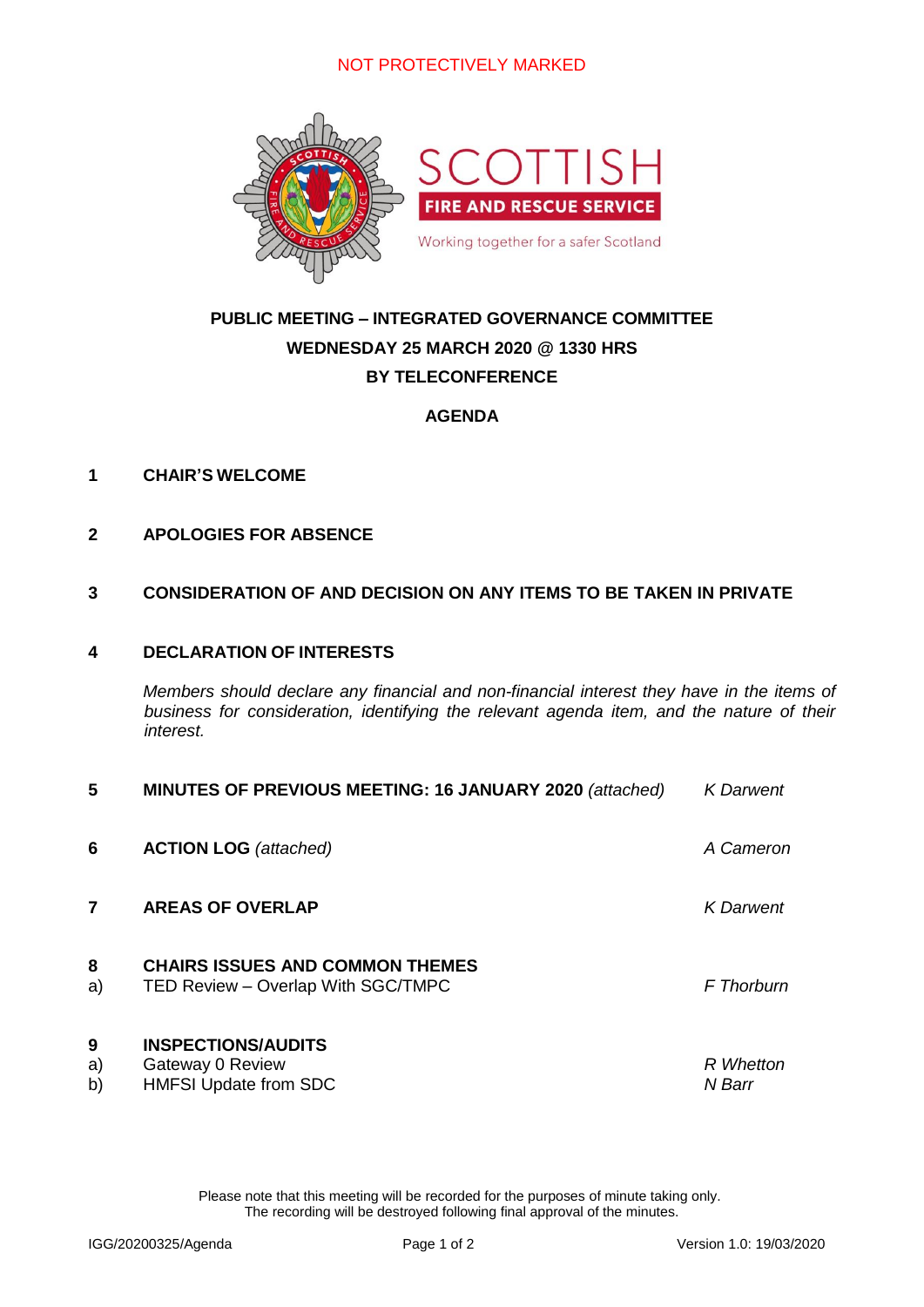| 10       | <b>COMPLIANCE AND GOOD CORPORATE GOVERNANCE</b><br>AND PRACTICES (PRINCIPLES 5&6) (attached)      | A Cameron        |
|----------|---------------------------------------------------------------------------------------------------|------------------|
| 11       | <b>REVIEW OF COMMITTEE TERMS OF REFERENCE</b> (attached)                                          | A Cameron        |
| 12       | <b>VALUE ADDED STATEMENT</b> (attached)                                                           | A Cameron        |
| 13<br>a) | <b>FORWARD PLAN</b><br>Committee Forward Plan (attached)                                          | A Cameron        |
| b)       | Items for Consideration at Future Board and Strategy/Information                                  |                  |
|          | & Development Day Meetings (verbal)                                                               | <b>K</b> Darwent |
| 14       | <b>REVIEW OF ACTIONS</b>                                                                          | A Cameron        |
| 15       | DATE OF NEXT MEETING                                                                              |                  |
|          | Thursday 9 July 2020 at 1330 hrs<br>Braidwood Suite, SFRS HQ, Westburn Drive, Cambuslang, G72 7NA |                  |
|          | <b>PRIVATE SESSION</b>                                                                            |                  |
| 16       | <b>MINUTES OF PREVIOUS PRIVATE MEETING:</b>                                                       |                  |

**16 JANUARY 2020** *(attached) K Darwent*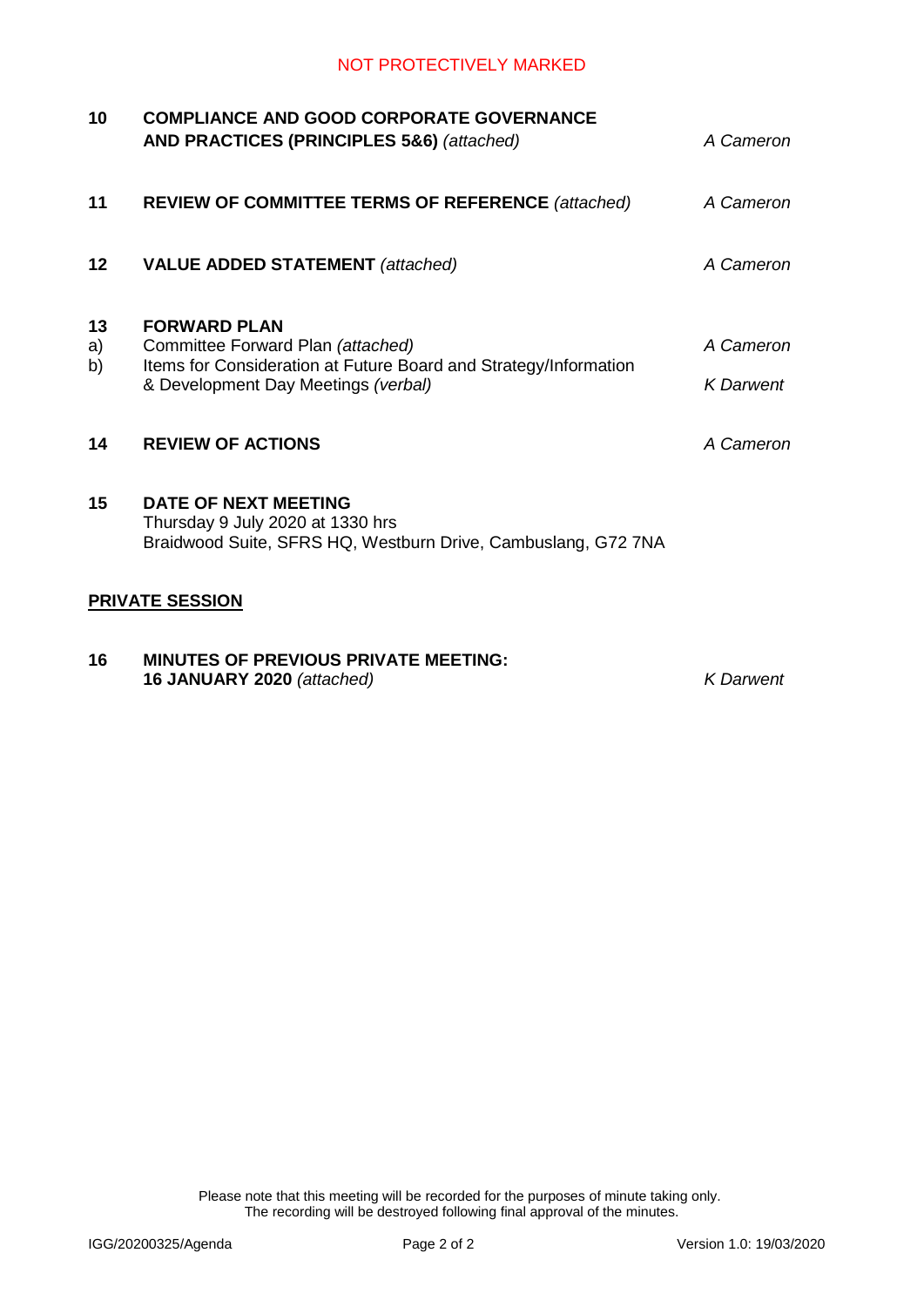

#### **PUBLIC MEETING: INTEGRATED GOVERNANCE COMMITTEE**

#### **THURSDAY 16 JANUARY 2020 @ 1330 HRS**

**SCOTTISH FIRE AND RESCUE SERVICE BRAIDWOOD SUITE, HQ, CAMBUSLANG, G72 7NA** 

#### **PRESENT:**

Nick Barr (NB) Primrose Stark (PS)

Kirsty Darwent, Chair (KD) Bill McQueen, Deputy Chair (BMcQ)

#### **IN ATTENDANCE:**

Martin Blunden (MB) Chief Officer

Richard Whetton (RW) Head of Corporate Governance Alasdair Cameron (AC) Group Commander, Board Support Manager Heather Greig (HG) Board Support Team/Minutes

#### **OBSERVERS**

Chris McGlone, Fire Brigades Union

#### **1 CHAIR'S WELCOME**

1.1 KD opened the meeting and welcomed all those present.

#### **2 APOLOGIES**

2.1 Brian Baverstock (BB), Board Member Fiona Thorburn (FT), Board Member

#### **3 CONSIDERATION OF AND DECISION ON ANY ITEMS TO BE TAKEN IN PRIVATE**

3.1 It was agreed that the only items required to be taken in private were the private minutes from the previous meeting on 3 October 2019 and the private Action Log.

#### **4 DECLARATION OF INTERESTS**

4.1 None

#### **5 MINUTES OF PREVIOUS MEETING: 3 OCTOBER 2019**

5.1 The minutes were approved as an accurate record.

#### **6 ACTION LOG**

6.1 The Committee considered the action log and agreed the closure of the completed actions.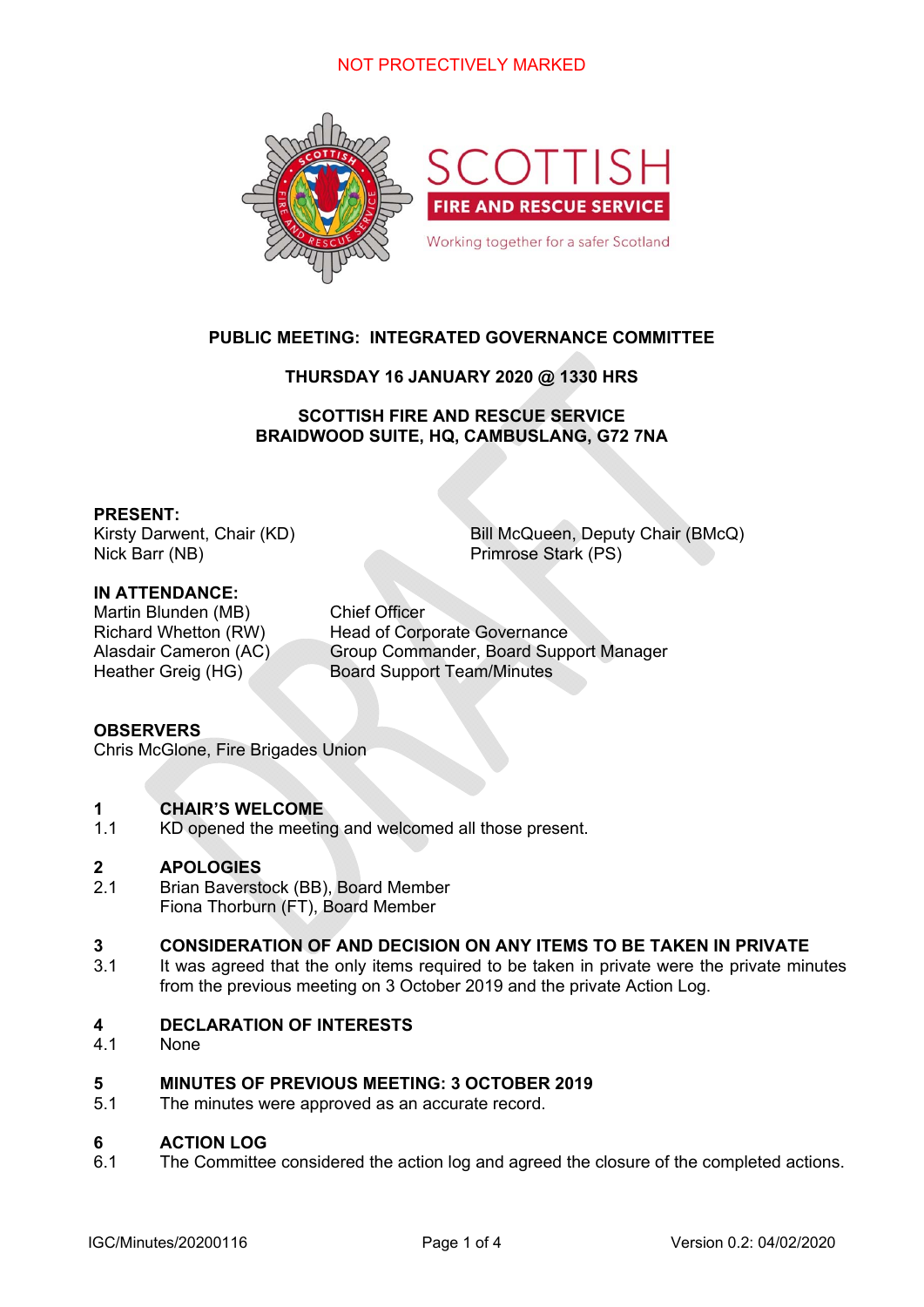**Item 9.1 Inspections/Audits (03/10/19)** – It was noted that HMFSI provides quarterly updates to the Service Delivery Committee (SDC) with regards work carried out and a snapshot of the current situation. To ensure all Board Members were fully aware of HMFSI's work NB would highlight this during his SDC update at Board meetings with a more detailed focus being provided. KD and NB had met with HMFSI today and a note of that meeting would be circulated to Board members.

#### 6.2 **The Committee noted the updated action log.**

#### **7 AREAS OF OVERLAP**

7.1 NB highlighted that the SDC had spotlighted the risk around water supplies for firefighting. The discussion had referred to recommendations contained within the Internal Audit Water Planning Arrangements report. The Integrated Governance Committee (IGC) was asked to determine which Committee would oversee the progress of actions against the recommendations. IGC suggested that the Audit and Risk Assurance Committee (ARAC) was content for SDC to oversee the risks related to this as it had clear service delivery implications. As BB was not present, his agreement with this proposal would be sought.

#### **ACTION: BST**

#### **8 CHAIRS ISSUES AND COMMON THEMES**

- 8.1 ICT
- 8.1.1 The update provided against ICT within the Action Log was noted. MB added that the contract for the external consultancy work would not cover an analysis of pay and terms and conditions relating to ICT, however, these should be highlighted from the review of the digital strategy and systems which the contract would focus on.
- 8.12 As ICT would be progressed through the Action Log, it would now be removed from this item on the agenda.

#### **9 INSPECTIONS AND AUDITS**

9.1 This item was covered under 6 – Action Log.

#### **10 COMPLIANCE AND GOOD CORPORATE GOVERNANCE AND PRACTICES (PRINCIPLES 3 AND 4)**

- 10.1 AC provided an update in relation to the performance reporting against principles 3 and 4 set out in the SFRS Code of Corporate Governance. The areas of improvement were highlighted. Three Reasonable Assurance had been increased to Substantial, there were no Insufficient or Limited Assurance, one Reasonable and 21 were Substantial.
- 10.2 Assurance was provided with regards to staff appraisals. AC confirmed that within the Appraisal form a list of values is detailed that each member of staff must record performance against. The Code of Corporate Governance Performance Report would be updated to clarify this position.
- 10.3 BMcQ asked if the option to live stream Board meetings was viable. KD confirmed this had been explored previously by the Board Support Team and would be kept under review going forward.
- 10.4 **The Committee noted the content of the report and progress made against the Improvement Actions.**

#### **11**  11.1 **OBSERVATIONS FROM FIFE COUNCIL ENVIRONMENT AND PROTECTIVE SERVICES COMMITTEE**

NB had attended the above meeting on 5 September 2019 as part of a benchmarking exercise undertaken by the Service Delivery Committee (SDC) to observe how other public bodies report on and scrutinise performance.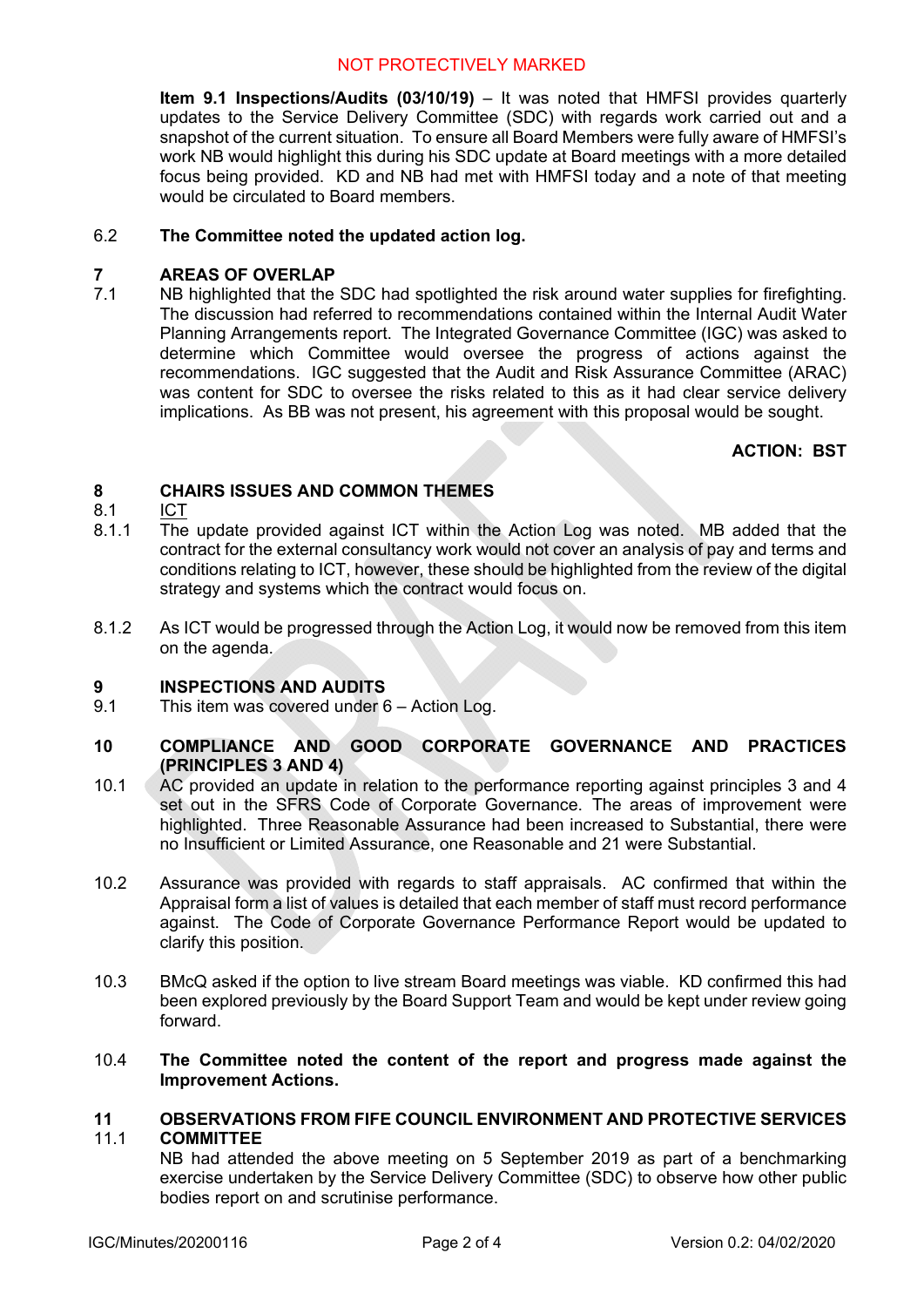- 11.2 An overview of the business discussed at the meeting was provided. NB stated that although interesting there was no significant areas of learning identified from the process. However, it did provide assurance that overall the current processes related to SDC were good and robust while continuing to be a work in progress.
- 11.3 It was highlighted that currently some Board members contact Executive's in advance of meetings with queries or questions in relation to specific reports being submitted. It was agreed that where this occurs Board members should confirm this at the meeting so as to be recorded for the Minute.

#### 11.4 **The Committee noted the verbal update.**

#### **12 UPDATE REPORT ON ICT**

12.1 No formal update was available under this item.

#### **13 FORWARD PLAN**

#### 13.1 Committee Forward Plan

- 13.1.1 AC presented the Committee Forward Plan for noting.
- 13.1.2 MB confirmed a report on ICT would be submitted to the next meeting however it would be dependent upon progress of the review whether recommendations were included or not.
- 13.1.3 The Committee noted the Forward Plan.
- 13.2 Items for Consideration at Future Board and Strategy/Information & Development Day **Meetings**
- 13.2.1 KD noted that an agenda for the Board/SLT Away Days in March 2020 was currently being developed.
- 13.2.2 The Strategy Day scheduled for 30 January 2020 would be rescheduled due to timings around budgetary information.
- 13.2.3 KD and MB would undertake a series of staff engagement events to provide updates around the pay offer and invites would be sent out to Board members to attend these sessions along with a copy of the presentation to be given.

#### **ACTION: BST**

#### **14 REVIEW OF ACTIONS**

14.1 AC confirmed the actions arising during the meeting which the Committee agreed.

#### **15 DATE OF NEXT MEETING**

- 15.1 The next meeting of the Integrated Governance Committee is scheduled to take place on Wednesday 25 March 2020 at 1300 hrs in the Braidwood Suite, SFRS Headquarters, Westburn Drive, Cambuslang, G72 7NA.
- 15.2 There being no further matters to discuss in public, the meeting closed at 1410 hrs.

#### **PRIVATE SESSION**

#### **16 MINUTES OF PREVIOUS PRIVATE MEETING: 3 OCTOBER 2019**

16.1 The minutes were approved as an accurate record**.** 

#### **17 PRIVATE ACTION LOG**

17.1 The Committee considered the action log and agreed the closure of the completed action.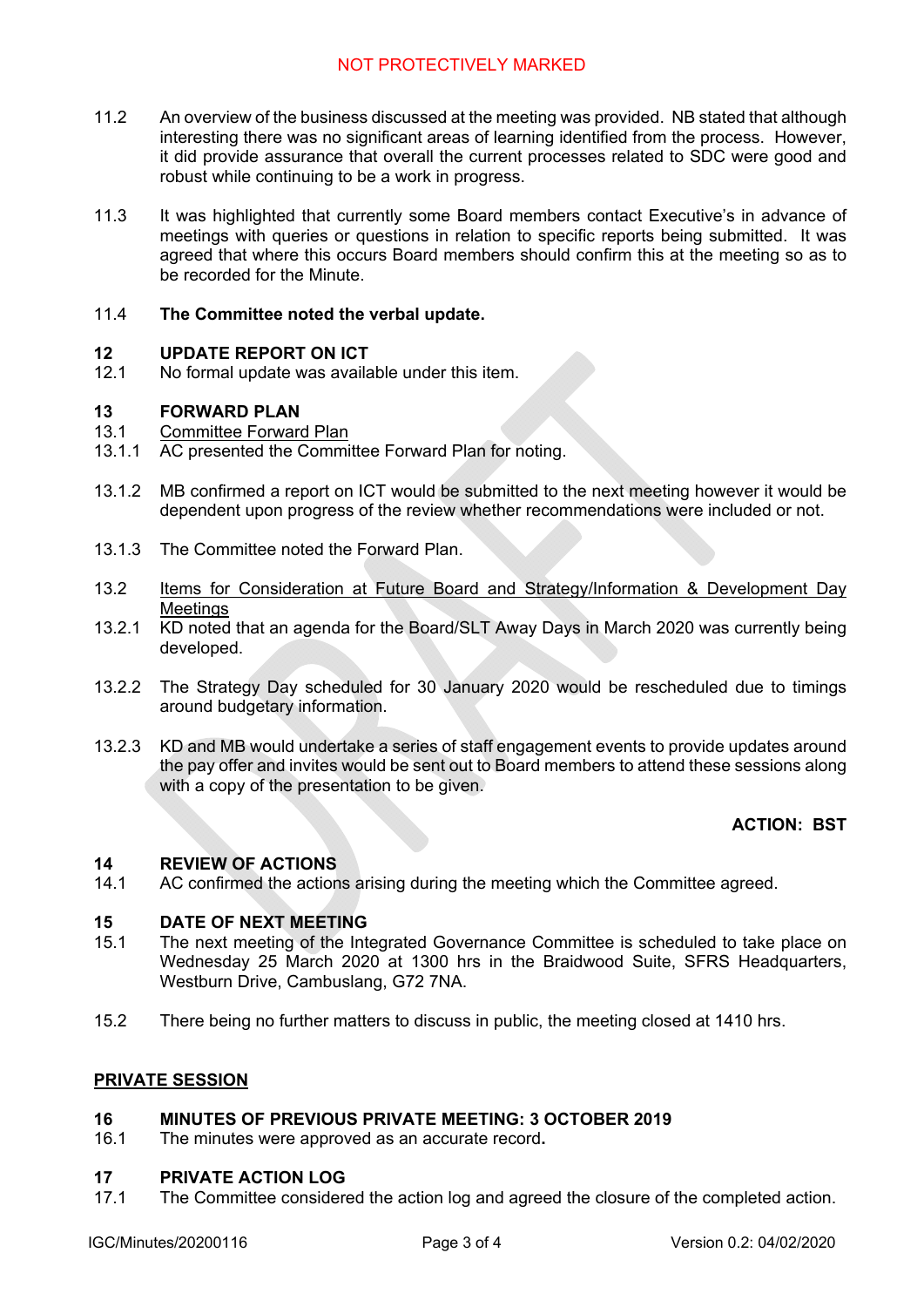17.2 There being no further matters to discuss in private, the meeting closed at 1415 hrs.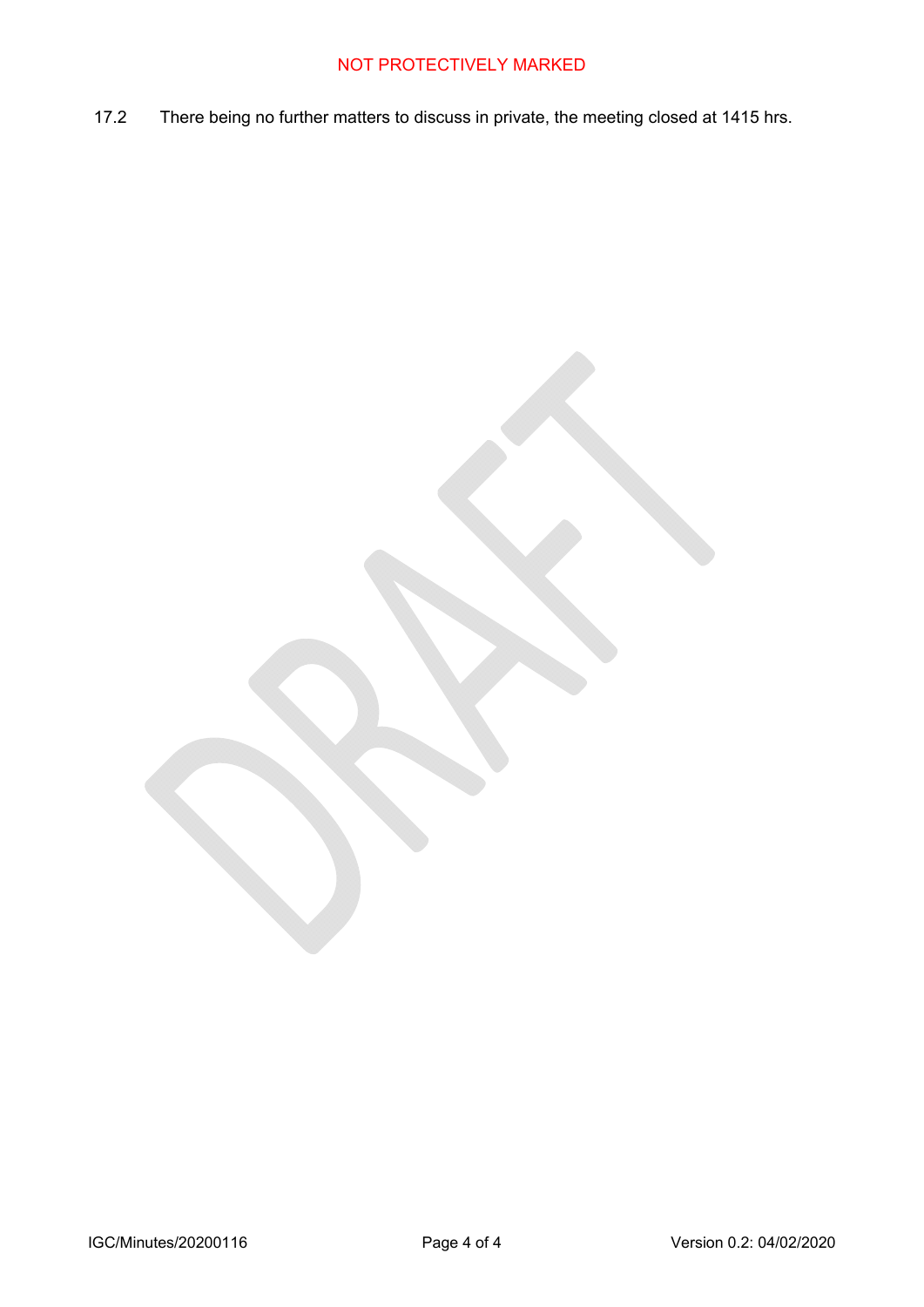Working together for a safer Scotlar

## **INTEGRATED GOVERNANCE COMMITTEE MEETING – ROLLING ACTION LOG**



A rolling action log is maintained of all actions arising or pending from each of the previous meetings of the Committee. No actions will be removed from the log or there completion dates extended until approval has been sought from the Committee.

The status of Actions are categorised as follows:

- Task completed  $-$  to be removed from listing
- No identified risk, on target for completion date
- Target completion date extended to allow flexibility
- Target completion date unattainable, further explanation provided.

**Actions/recommendations** 

Currently the rolling action log contains 3 Actions. A total of 2 of these actions have been completed.

The Committee is therefore asked to approve the removal of the 2 actions noted as completed (Blue status), and note the 1 action categorised as Green status on the action log.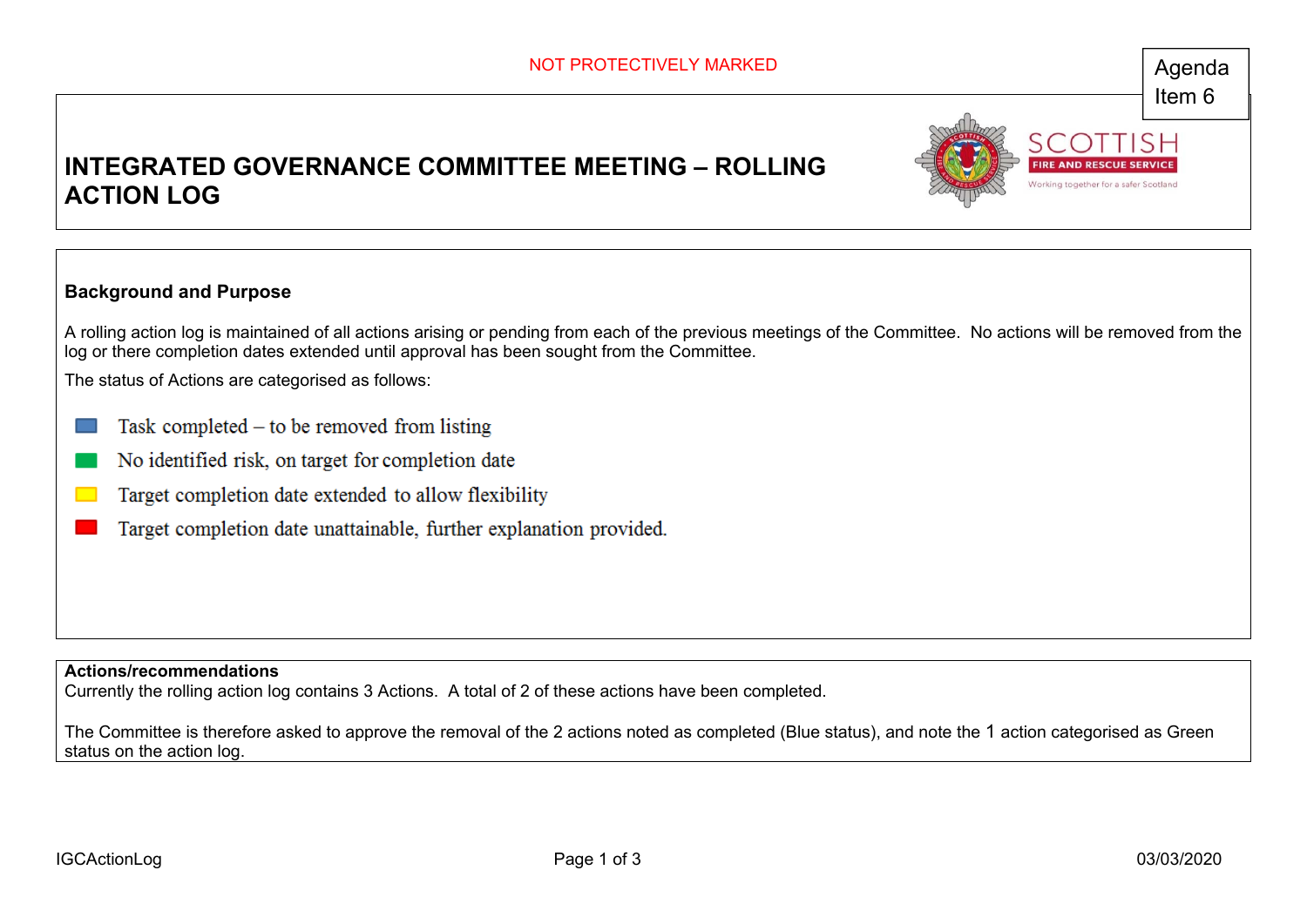| Integrated Governance Committee Meeting: 3 October 2019 |                                                                                                                                                                                                                                                                                                                                                                                                   |      |                      |               |                                  |                                                                                                                                                                                                                                                                                                                                                                                                                                                                                                                                                                                                                           |  |
|---------------------------------------------------------|---------------------------------------------------------------------------------------------------------------------------------------------------------------------------------------------------------------------------------------------------------------------------------------------------------------------------------------------------------------------------------------------------|------|----------------------|---------------|----------------------------------|---------------------------------------------------------------------------------------------------------------------------------------------------------------------------------------------------------------------------------------------------------------------------------------------------------------------------------------------------------------------------------------------------------------------------------------------------------------------------------------------------------------------------------------------------------------------------------------------------------------------------|--|
| Agenda<br><b>Item</b>                                   | <b>Actions Arising</b>                                                                                                                                                                                                                                                                                                                                                                            | Lead | <b>Due Date</b>      | <b>Status</b> | <b>Completion</b><br><b>Date</b> | <b>Position Statement</b>                                                                                                                                                                                                                                                                                                                                                                                                                                                                                                                                                                                                 |  |
| Item 8<br>8.2                                           | <b>CHAIRS</b><br><b>ISSUES</b><br><b>COMMON</b><br>AND<br><b>THEMES</b><br><u>ICT</u><br>A short tender process is to be<br>undertaken to appoint an external<br>consultant to look at the ICT<br>infrastructure. Once MB had gained a $\vert$ SO'D<br>full understanding of the challenges<br>relating to ICT and the issues identified<br>he would report to the Board with<br>recommendations. |      | <b>March</b><br>2020 |               |                                  | <b>Update (16/01/20)</b> - A tender process is currently<br>being initiated, using a national framework, to<br>undertake a strategic review of SFRS's<br>organisational readiness to deliver against the<br>ambitious outcomes of its new Strategic Plan 2019-<br>2022, including its use of digital technology and<br>data. It is currently anticipated this will be issued to<br>the market by 10 January 2020, with a view to work<br>commencing in mid-March.<br><b>Update (25/03/20)</b> - This work is progressing as<br>outlined above and a further update can be provided<br>once the review has been completed. |  |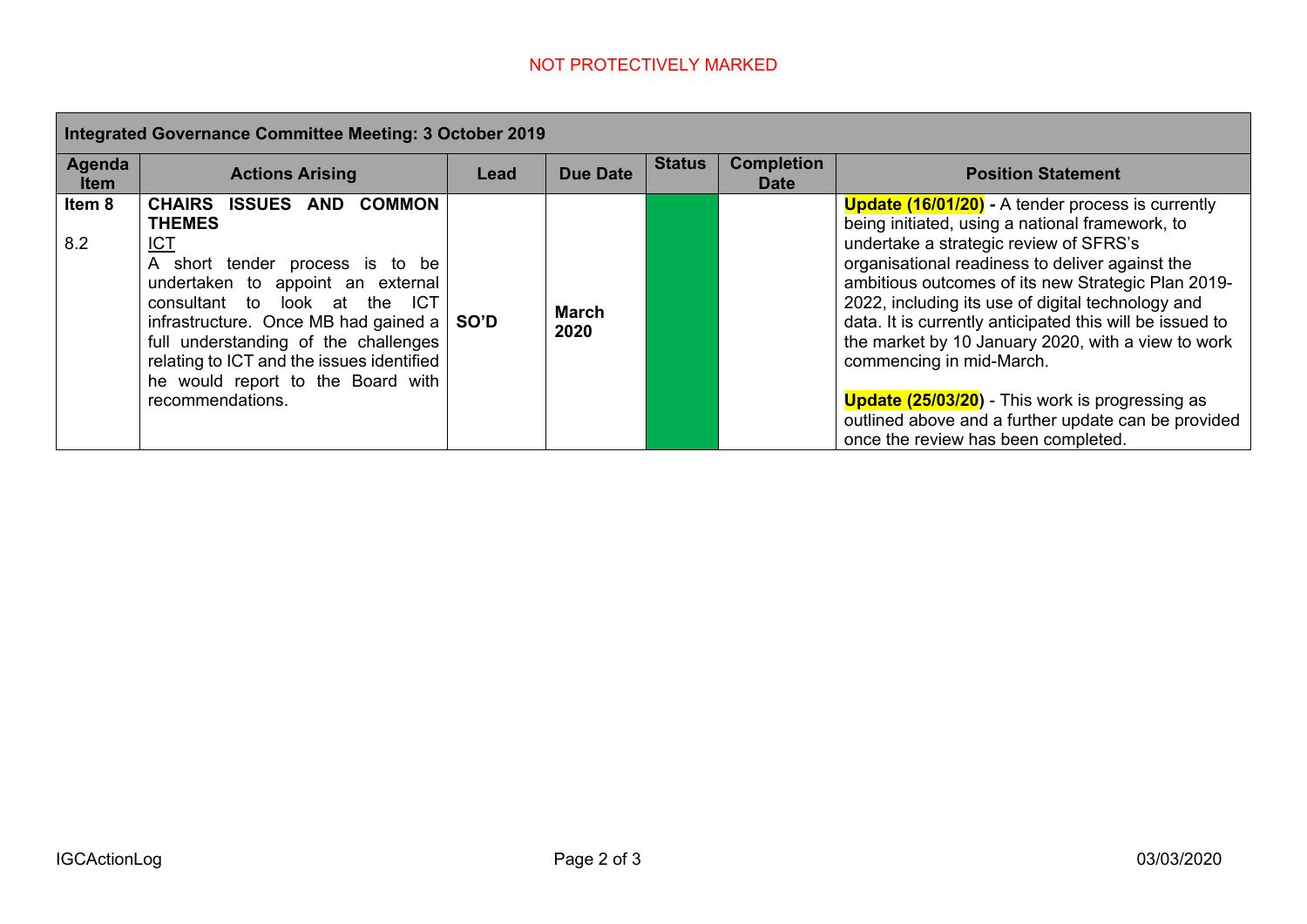|                       | <b>Integrated Governance Committee Meeting: 16 January 2020</b>                                                                                                                                                                                                                                                                                                                                              |            |                      |               |                                  |                                                                                                                                                   |  |  |
|-----------------------|--------------------------------------------------------------------------------------------------------------------------------------------------------------------------------------------------------------------------------------------------------------------------------------------------------------------------------------------------------------------------------------------------------------|------------|----------------------|---------------|----------------------------------|---------------------------------------------------------------------------------------------------------------------------------------------------|--|--|
| Agenda<br><b>Item</b> | <b>Actions Arising</b>                                                                                                                                                                                                                                                                                                                                                                                       | Lead       | <b>Due Date</b>      | <b>Status</b> | <b>Completion</b><br><b>Date</b> | <b>Position Statement</b>                                                                                                                         |  |  |
| Item 7<br>7.1         | <b>AREAS OF OVERLAP</b><br>Following risk spotlight at SDC on<br>water supplies for firefighting, clarity<br>requested on which Committee to<br>oversee progress of recommendations<br>from IA Water Planning Arrangements<br>report. IGC suggested that ARAC was<br>content for SDC to oversee the risks<br>related to this as it had clear service<br>delivery implications. BB agreement to<br>be sought. | <b>BST</b> | <b>March</b><br>2020 |               | <b>March 2020</b>                | <b>Update (25/03/20)</b> – BB has been made aware of<br>discussions and the suggested course of action and<br>is in agreement with this proposal. |  |  |
| Item 13<br>13.2       | <b>FORWARD PLAN</b><br>Items for Consideration at Future<br>Board and Strategy/Information &<br>Development Day Meetings<br>KD and MB to undertake a series of<br>staff engagement events to provide<br>updates around the pay offer. Invites<br>to be sent to Board members to attend<br>these sessions along with a copy of the<br>presentation to be given.                                               | <b>BST</b> | <b>March</b><br>2020 |               | <b>March 2020</b>                | <b>Update (25/03/20)</b> – Invitation sent out to Board<br>Members along with presentation prior to BM<br>attendance at these sessions.           |  |  |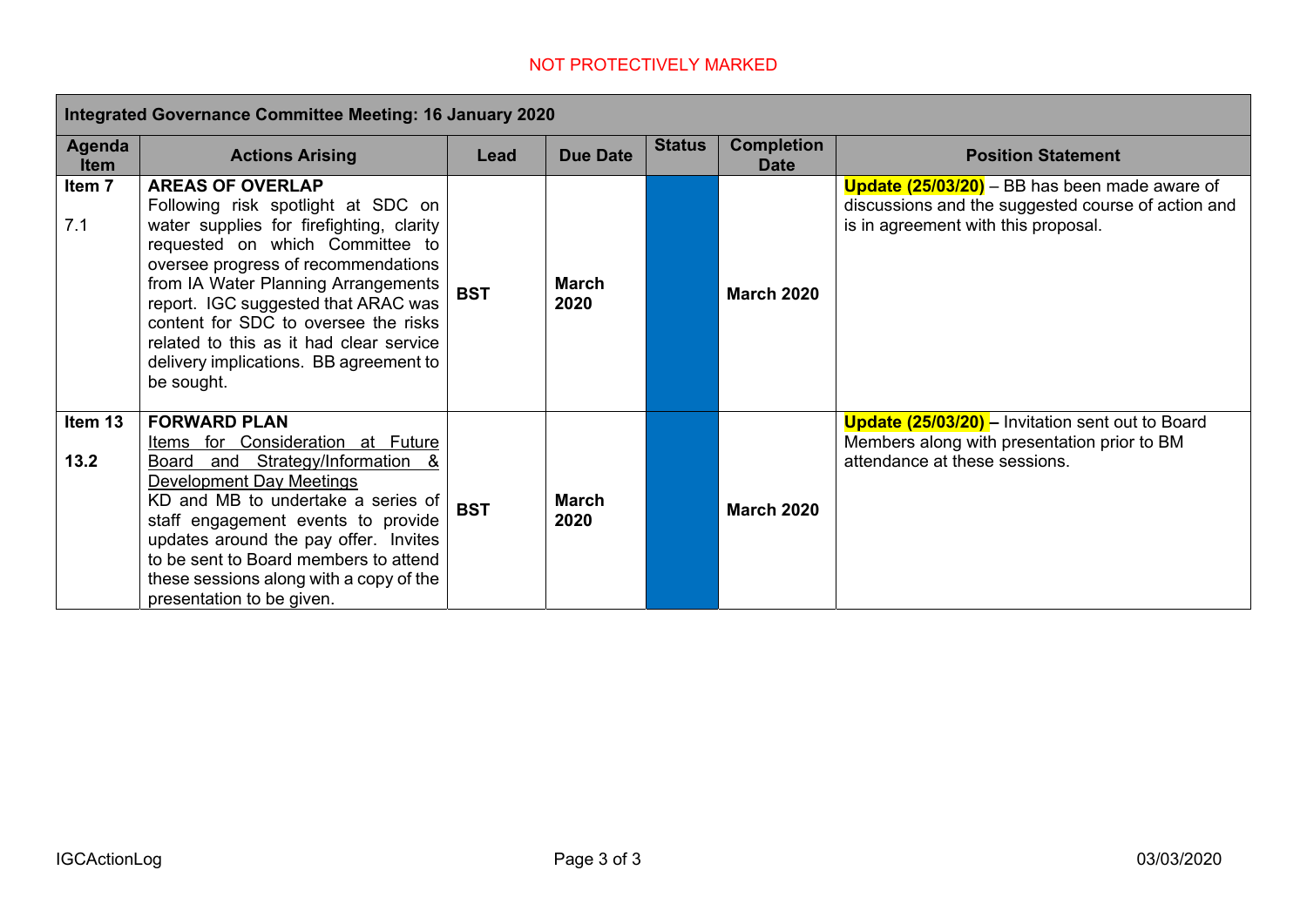# SCOTTISH FIRE AND RESCUE SERVICE





## **Report No: C/IGC/02-20**

**Agenda Item: 10** 

| <b>Report to:</b>                       |                                                                                                                                                                                                                                                                                                                                                                                                                                                                                                                                                                                                                                                                                                                                                                                                                                                                                                                           | <b>INTEGRATED GOVERNANCE COMMITTEE</b>                                                                                                                                                                                                                                                                                                                               |                                                                                                                                                    |                         |                          |                         |   |   |          |
|-----------------------------------------|---------------------------------------------------------------------------------------------------------------------------------------------------------------------------------------------------------------------------------------------------------------------------------------------------------------------------------------------------------------------------------------------------------------------------------------------------------------------------------------------------------------------------------------------------------------------------------------------------------------------------------------------------------------------------------------------------------------------------------------------------------------------------------------------------------------------------------------------------------------------------------------------------------------------------|----------------------------------------------------------------------------------------------------------------------------------------------------------------------------------------------------------------------------------------------------------------------------------------------------------------------------------------------------------------------|----------------------------------------------------------------------------------------------------------------------------------------------------|-------------------------|--------------------------|-------------------------|---|---|----------|
| <b>Meeting Date:</b>                    |                                                                                                                                                                                                                                                                                                                                                                                                                                                                                                                                                                                                                                                                                                                                                                                                                                                                                                                           | <b>25 MARCH 2020</b>                                                                                                                                                                                                                                                                                                                                                 |                                                                                                                                                    |                         |                          |                         |   |   |          |
| <b>Report Title:</b>                    |                                                                                                                                                                                                                                                                                                                                                                                                                                                                                                                                                                                                                                                                                                                                                                                                                                                                                                                           | <b>COMPLIANCE AND GOOD CORPORATE GOVERNANCE AND PRACTICES</b>                                                                                                                                                                                                                                                                                                        |                                                                                                                                                    |                         |                          |                         |   |   |          |
| <b>Report</b><br><b>Classification:</b> |                                                                                                                                                                                                                                                                                                                                                                                                                                                                                                                                                                                                                                                                                                                                                                                                                                                                                                                           | <b>For Noting</b>                                                                                                                                                                                                                                                                                                                                                    | <b>Board/Committee Meetings ONLY</b><br>For Reports to be held in Private<br>Specify rationale below referring to<br><b>Board Standing Order 9</b> |                         |                          |                         |   |   |          |
|                                         |                                                                                                                                                                                                                                                                                                                                                                                                                                                                                                                                                                                                                                                                                                                                                                                                                                                                                                                           |                                                                                                                                                                                                                                                                                                                                                                      | <u>A</u>                                                                                                                                           | $\overline{\mathsf{B}}$ | $\underline{\mathsf{C}}$ | $\overline{\mathsf{D}}$ | Ε | E | <u>G</u> |
| $\mathbf 1$                             | <b>Purpose</b>                                                                                                                                                                                                                                                                                                                                                                                                                                                                                                                                                                                                                                                                                                                                                                                                                                                                                                            |                                                                                                                                                                                                                                                                                                                                                                      |                                                                                                                                                    |                         |                          |                         |   |   |          |
| 1.1                                     |                                                                                                                                                                                                                                                                                                                                                                                                                                                                                                                                                                                                                                                                                                                                                                                                                                                                                                                           | The purpose of this report is to present the performance reporting against specific<br>principles of the Scottish Fire and Rescue Service (SFRS) Code of Corporate Governance.                                                                                                                                                                                       |                                                                                                                                                    |                         |                          |                         |   |   |          |
| $\overline{2}$                          | <b>Background</b>                                                                                                                                                                                                                                                                                                                                                                                                                                                                                                                                                                                                                                                                                                                                                                                                                                                                                                         |                                                                                                                                                                                                                                                                                                                                                                      |                                                                                                                                                    |                         |                          |                         |   |   |          |
| 2.1                                     | governance.                                                                                                                                                                                                                                                                                                                                                                                                                                                                                                                                                                                                                                                                                                                                                                                                                                                                                                               | There is a requirement for the Board to act consistently with recognised principles of good                                                                                                                                                                                                                                                                          |                                                                                                                                                    |                         |                          |                         |   |   |          |
| 2.2<br>2.3                              | The SFRS Code of Corporate Governance was approved by the Board at its meeting on<br>15 December 2016 and subsequently published on our public website. It is intended to be<br>a living document that will evolve in line with best practice and through our processes for<br>continuously reviewing and improving the effectiveness of our governance arrangements.<br>It fully supports the outcomes and priorities set out in the Strategic Plan for 2019-22, in<br>particular the strategic priority of Governance and Social Responsibility.<br>As the Integrated Governance Committee (IGC) meets a minimum of three times per<br>annum, all six core principles will be subject to detailed scrutiny during each reporting year.<br>It was therefore proposed that a report should be presented at each IGC meeting detailing<br>evidence of performance against two of the six core principles of good corporate |                                                                                                                                                                                                                                                                                                                                                                      |                                                                                                                                                    |                         |                          |                         |   |   |          |
|                                         |                                                                                                                                                                                                                                                                                                                                                                                                                                                                                                                                                                                                                                                                                                                                                                                                                                                                                                                           | governance thereby covering all six throughout the reporting year.                                                                                                                                                                                                                                                                                                   |                                                                                                                                                    |                         |                          |                         |   |   |          |
| 3                                       |                                                                                                                                                                                                                                                                                                                                                                                                                                                                                                                                                                                                                                                                                                                                                                                                                                                                                                                           | <b>Main Report/Detail</b>                                                                                                                                                                                                                                                                                                                                            |                                                                                                                                                    |                         |                          |                         |   |   |          |
| 3.1                                     |                                                                                                                                                                                                                                                                                                                                                                                                                                                                                                                                                                                                                                                                                                                                                                                                                                                                                                                           | Principles 5 and 6 are therefore presented to IGC (Appendix A) highlighting any progress<br>that has been made in these areas.                                                                                                                                                                                                                                       |                                                                                                                                                    |                         |                          |                         |   |   |          |
| 3.2                                     | A number of Improvement Actions had previously been identified to ensure we meet the<br>commitments outlined in our Code and from this an assurance level was applied to each.<br>The Performance Report (Appendix A) will allow the Committee to track progress of the<br>Improvement Actions identified and how these are being considered as part of our<br>continuous improvement.                                                                                                                                                                                                                                                                                                                                                                                                                                                                                                                                    |                                                                                                                                                                                                                                                                                                                                                                      |                                                                                                                                                    |                         |                          |                         |   |   |          |
|                                         |                                                                                                                                                                                                                                                                                                                                                                                                                                                                                                                                                                                                                                                                                                                                                                                                                                                                                                                           | As part of the annual governance review, work is planned to review the Code of Corporate<br>Governance and look at the overarching framework that demonstrates our commitment to<br>upholding good corporate governance. This Performance Report will therefore be the last<br>update in its current format until the review of governance arrangements is complete. |                                                                                                                                                    |                         |                          |                         |   |   |          |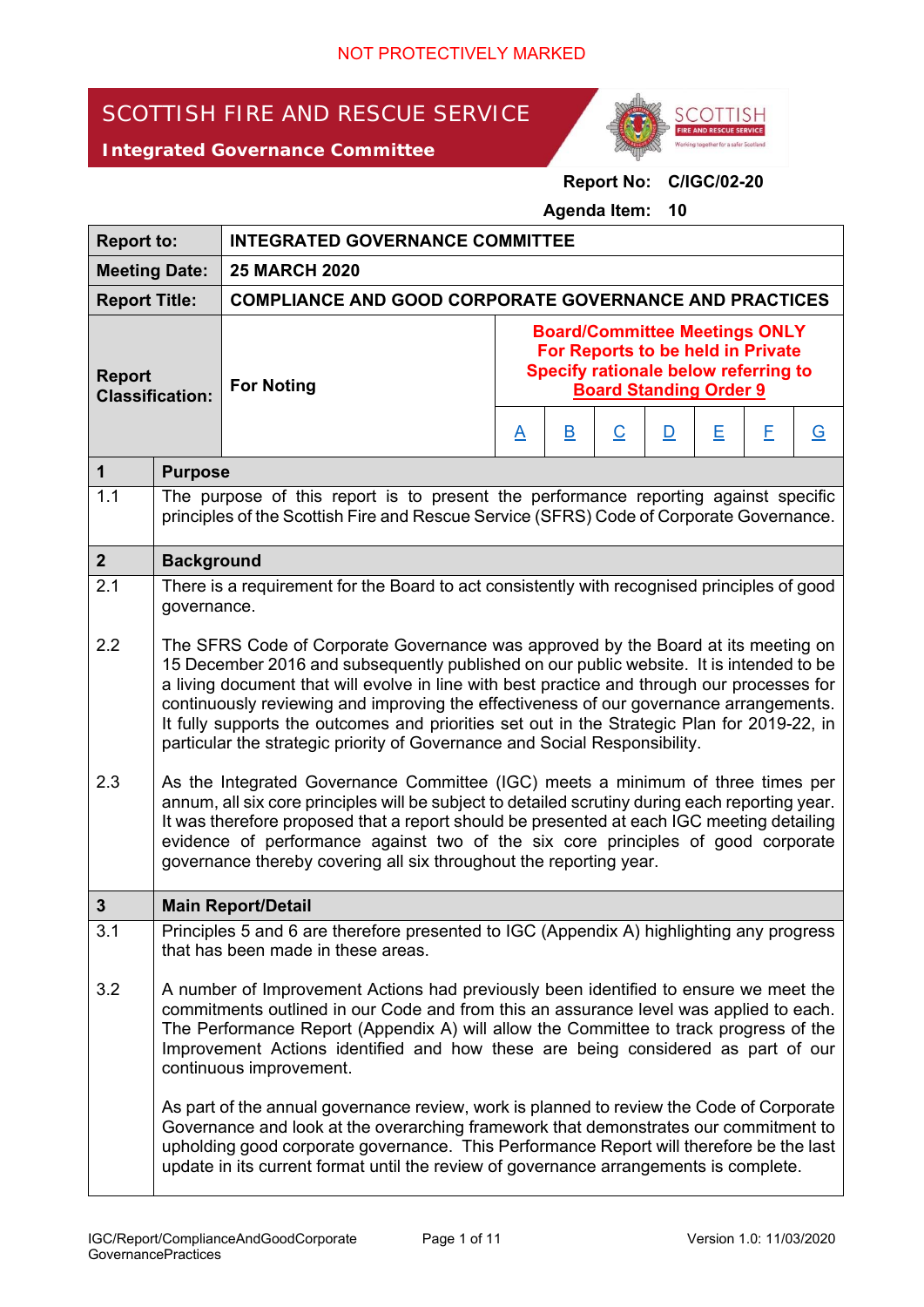| $\overline{\mathbf{4}}$ | <b>Recommendation</b>                                                                                                                                                                                                                                                                                                                                                                                                                                                                                      |
|-------------------------|------------------------------------------------------------------------------------------------------------------------------------------------------------------------------------------------------------------------------------------------------------------------------------------------------------------------------------------------------------------------------------------------------------------------------------------------------------------------------------------------------------|
| 4.1                     | The Committee are invited to note the comments and progress made against the<br>Improvement Actions and provide any feedback as necessary. These are all detailed<br>within the Performance Report (Appendix A) for Principles 5 and 6.                                                                                                                                                                                                                                                                    |
| 5 <sup>5</sup>          | <b>Key Strategic Implications</b>                                                                                                                                                                                                                                                                                                                                                                                                                                                                          |
| 5.1<br>5.1.1            | <b>Financial</b><br>There are no key strategic financial implications arising from the recommendations set out<br>in this paper.                                                                                                                                                                                                                                                                                                                                                                           |
| 5.2<br>5.2.1            | <b>Environmental &amp; Sustainability</b><br>There are no key strategic environmental and sustainability implications arising from the<br>recommendations set out in this paper.                                                                                                                                                                                                                                                                                                                           |
| 5.3<br>5.3.1            | <b>Workforce</b><br>There are no key strategic workforce implications arising from the recommendations set<br>out in this paper.                                                                                                                                                                                                                                                                                                                                                                           |
| 5.4<br>5.4.1            | <b>Health &amp; Safety</b><br>There are no key strategic health and safety<br>implications arising from<br>the<br>recommendations set out in this paper.                                                                                                                                                                                                                                                                                                                                                   |
| 5.5<br>5.5.1            | <b>Training</b><br>There are no key strategic training implications arising from the recommendations set out<br>in this paper.                                                                                                                                                                                                                                                                                                                                                                             |
| 5.6<br>5.6.1            | <b>Timing</b><br>This report has been produced to support the arrangements approved by SFRS Board at<br>its meeting on 29 June 2017 for the effective monitoring and scrutiny of the approved SFRS<br>Code of Corporate Governance. It will also be used to form a report on the overall<br>effectiveness of the Code of Corporate Governance within the Annual Governance<br>Statement presented to the Audit and Risk Assurance Committee (ARAC) and<br>subsequently the Board for approval.             |
| 5.7<br>5.7.1            | <b>Performance</b><br>The information obtained from the performance reports of the SFRS Code of Corporate<br>Governance will be outlined within the Annual Governance Statement provided by the<br>Accountable Officer to the ARAC. Any assurance gaps identified from these reviews will<br>form Improvement Actions that will be allocated to Directorates to be addressed as part of<br>business as usual arrangements or alternatively through the Annual Internal Audit Plan,<br>as deemed necessary. |
| 5.8<br>5.8.1            | <b>Communications &amp; Engagement</b><br>Engagement has taken place with the Board and the IGC regarding arrangements for<br>monitoring and scrutiny of SFRS Code of Corporate Governance. An overview of this will<br>be incorporated within future Annual Governance Statements and reported to ARAC and<br>the Board. Updates from IGC will be provided to the Board.                                                                                                                                  |
| 5.9<br>5.9.1            | Legal<br>Whilst there is no legal requirement to have a Code of Governance within SFRS, the<br>adoption of the proposed Code is intended to improve the Board's and its Committees<br>ability to perform its scrutiny role and therefore deliver its statutory duties effectively.                                                                                                                                                                                                                         |
| 5.10<br>5.10.1          | <b>Information Governance</b><br>DPIA completed - No.                                                                                                                                                                                                                                                                                                                                                                                                                                                      |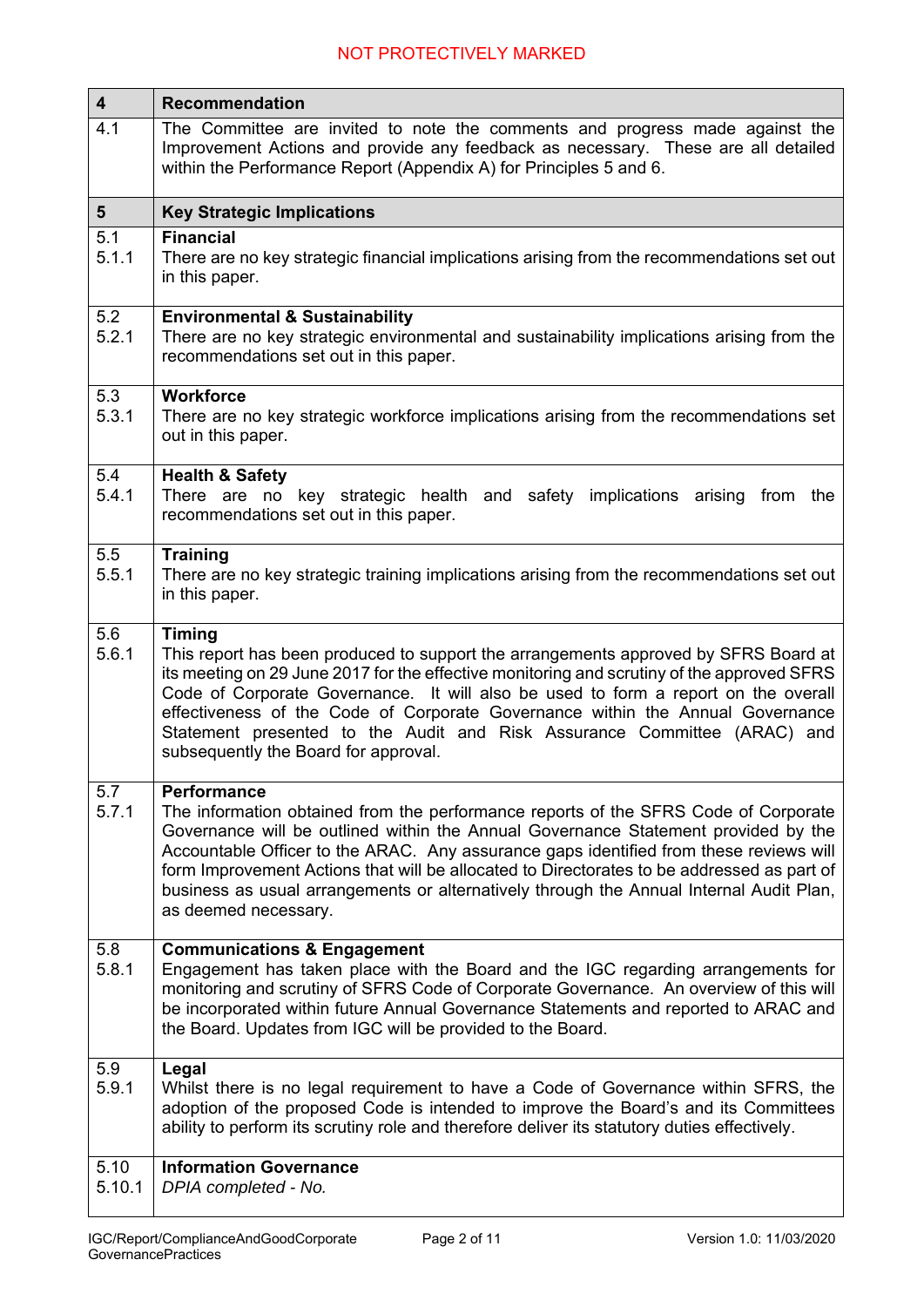|                      | There is no personal data contained within the report.                                                                                                                                                                                                                                                                                                                                                                                                        |                                                                                  |                     |                                                                                                        |  |  |  |  |
|----------------------|---------------------------------------------------------------------------------------------------------------------------------------------------------------------------------------------------------------------------------------------------------------------------------------------------------------------------------------------------------------------------------------------------------------------------------------------------------------|----------------------------------------------------------------------------------|---------------------|--------------------------------------------------------------------------------------------------------|--|--|--|--|
| 5.11<br>5.11.1       | <b>Risk</b><br>There are no key strategic risk implications arising from the recommendations set out in<br>this paper.                                                                                                                                                                                                                                                                                                                                        |                                                                                  |                     |                                                                                                        |  |  |  |  |
| 5.12<br>5.12.1       | <b>Equalities</b><br>EIA completed - No.<br>The existing Equality Impact Assessment – Board Operating Arrangements, has been<br>reviewed and there are no issues arising from the matters raised within this report.                                                                                                                                                                                                                                          |                                                                                  |                     |                                                                                                        |  |  |  |  |
| 6                    | <b>Core Brief</b>                                                                                                                                                                                                                                                                                                                                                                                                                                             |                                                                                  |                     |                                                                                                        |  |  |  |  |
| 6.1                  | Not required.                                                                                                                                                                                                                                                                                                                                                                                                                                                 |                                                                                  |                     |                                                                                                        |  |  |  |  |
| $\overline{7}$       |                                                                                                                                                                                                                                                                                                                                                                                                                                                               | <b>Appendices/Further Reading</b>                                                |                     |                                                                                                        |  |  |  |  |
| 7.1                  |                                                                                                                                                                                                                                                                                                                                                                                                                                                               | Appendix A - Code of Corporate Governance - Performance Report                   |                     |                                                                                                        |  |  |  |  |
| 7.2                  |                                                                                                                                                                                                                                                                                                                                                                                                                                                               | Link to published version of SFRS Code of Corporate Governance:                  |                     | https://www.firescotland.gov.uk/media/1349818/sfrs code of corporate governance v3.0september 2018.pdf |  |  |  |  |
| <b>Prepared by:</b>  |                                                                                                                                                                                                                                                                                                                                                                                                                                                               | Heather Greig, Board Support Executive Officer                                   |                     |                                                                                                        |  |  |  |  |
|                      | <b>Sponsored by:</b>                                                                                                                                                                                                                                                                                                                                                                                                                                          |                                                                                  |                     | Mark McAteer, Director of Strategic Planning, Performance and Communications                           |  |  |  |  |
| <b>Presented by:</b> |                                                                                                                                                                                                                                                                                                                                                                                                                                                               | GC Alasdair Cameron, Board Support Manager                                       |                     |                                                                                                        |  |  |  |  |
|                      |                                                                                                                                                                                                                                                                                                                                                                                                                                                               | <b>Links to Strategy and Corporate Values</b>                                    |                     |                                                                                                        |  |  |  |  |
|                      |                                                                                                                                                                                                                                                                                                                                                                                                                                                               | Responsibility, incorporating the following associated key strategic objectives: |                     | This links to SFRS Strategic Plan 2019-22 through our priorities of Governance and Social              |  |  |  |  |
|                      | We will continue to ensure that our decision making processes are transparent and evidence<br>led.<br>We will develop a performance framework that enables the effective management of risk and<br>supports effective scrutiny, challenge and improvement.<br>We will embed effective communication and engagement in all that we do.<br>We will continue to explore how we maximise efficiency and productivity within our organisation<br>and partnerships. |                                                                                  |                     |                                                                                                        |  |  |  |  |
|                      |                                                                                                                                                                                                                                                                                                                                                                                                                                                               | <b>Governance Route for Report</b>                                               | <b>Meeting Date</b> | <b>Report Classification/</b><br><b>Comments</b>                                                       |  |  |  |  |
|                      |                                                                                                                                                                                                                                                                                                                                                                                                                                                               | <b>Integrated Governance Committee</b>                                           | 25 March 2020       | For Noting                                                                                             |  |  |  |  |
|                      |                                                                                                                                                                                                                                                                                                                                                                                                                                                               |                                                                                  |                     |                                                                                                        |  |  |  |  |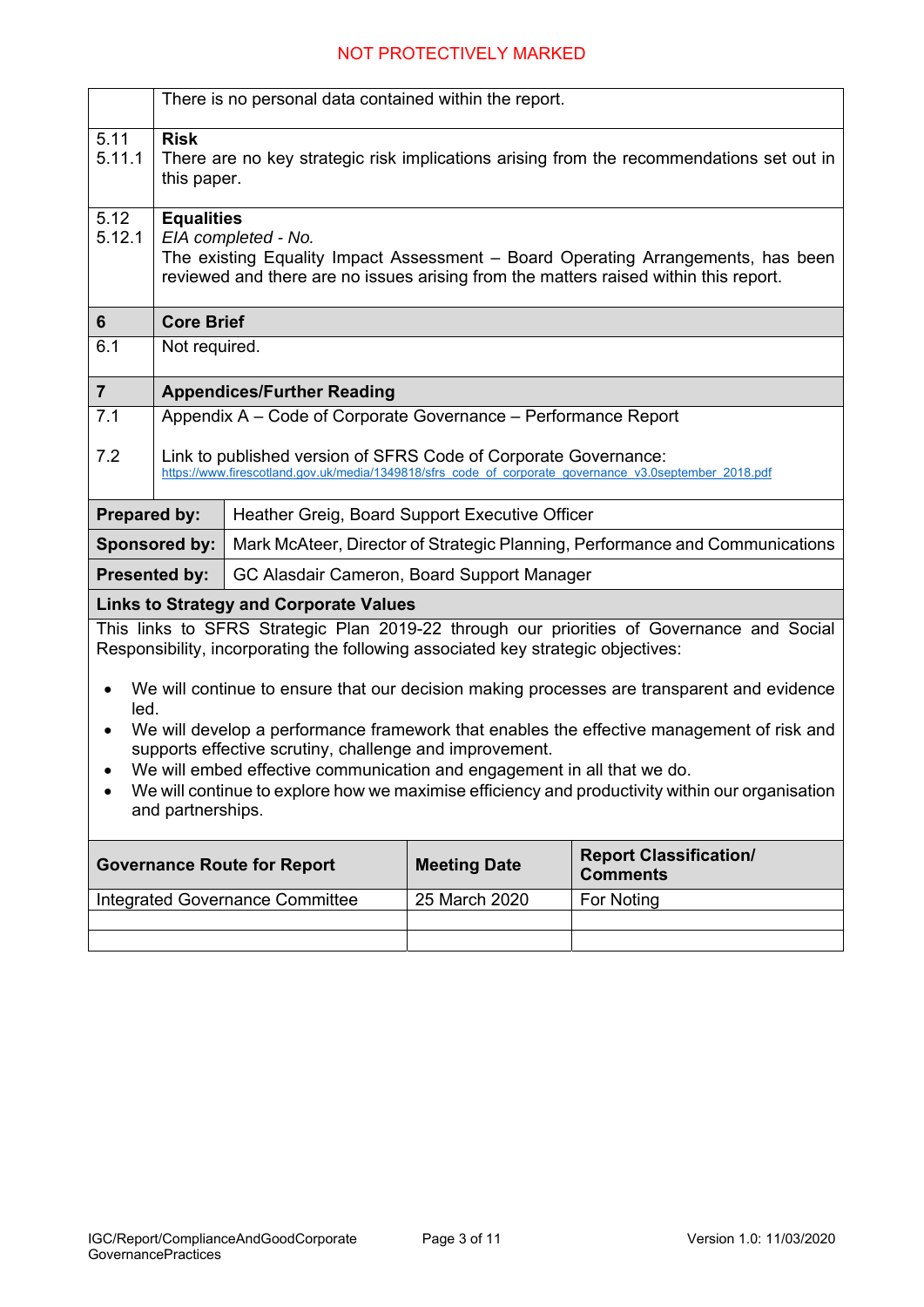**APPENDIX A** 

# **Scottish Fire and Rescue Service (SFRS) Code of Corporate Governance Performance Report**

### **Background and Purpose**

Assurance categories are applied to each of the commitments made within The Code to provide an indication of the strength of the control in place and enable progress against each of these to be easily monitored and reviewed. No improvement actions will be removed from the log or intended completion dates extended until approval has been sought from the Group.

The status of Assurance levels are categorised as follows:

| <b>Assurance Categories - Key</b> |                                                         |  |  |  |  |
|-----------------------------------|---------------------------------------------------------|--|--|--|--|
| I Substantial Assurance           | Controls are robust and well managed                    |  |  |  |  |
| <u>l Reasonable Assurance </u>    | Controls are adequate but require improvement           |  |  |  |  |
| Limited Assurance                 | Controls are developing but weak                        |  |  |  |  |
| <b>Insufficient Assurance</b>     | Controls are not acceptable and have notable weaknesses |  |  |  |  |

#### **Improvement Actions/Recommendations**

#### **This Performance Report specifically focusing and provides an update in relation to Principles 5 & 6.**

Since the last report 3 Reasonable Assurance have now been increased to Substantial.

At present a total of 0 have Insufficient Assurance, 0 have Limited Assurance, 0 have Reasonable Assurance and 13 have Substantial Assurance.

Areas for improvement will continue to be monitored and carried forward, with progress presented to the IGC as part of the cyclical process.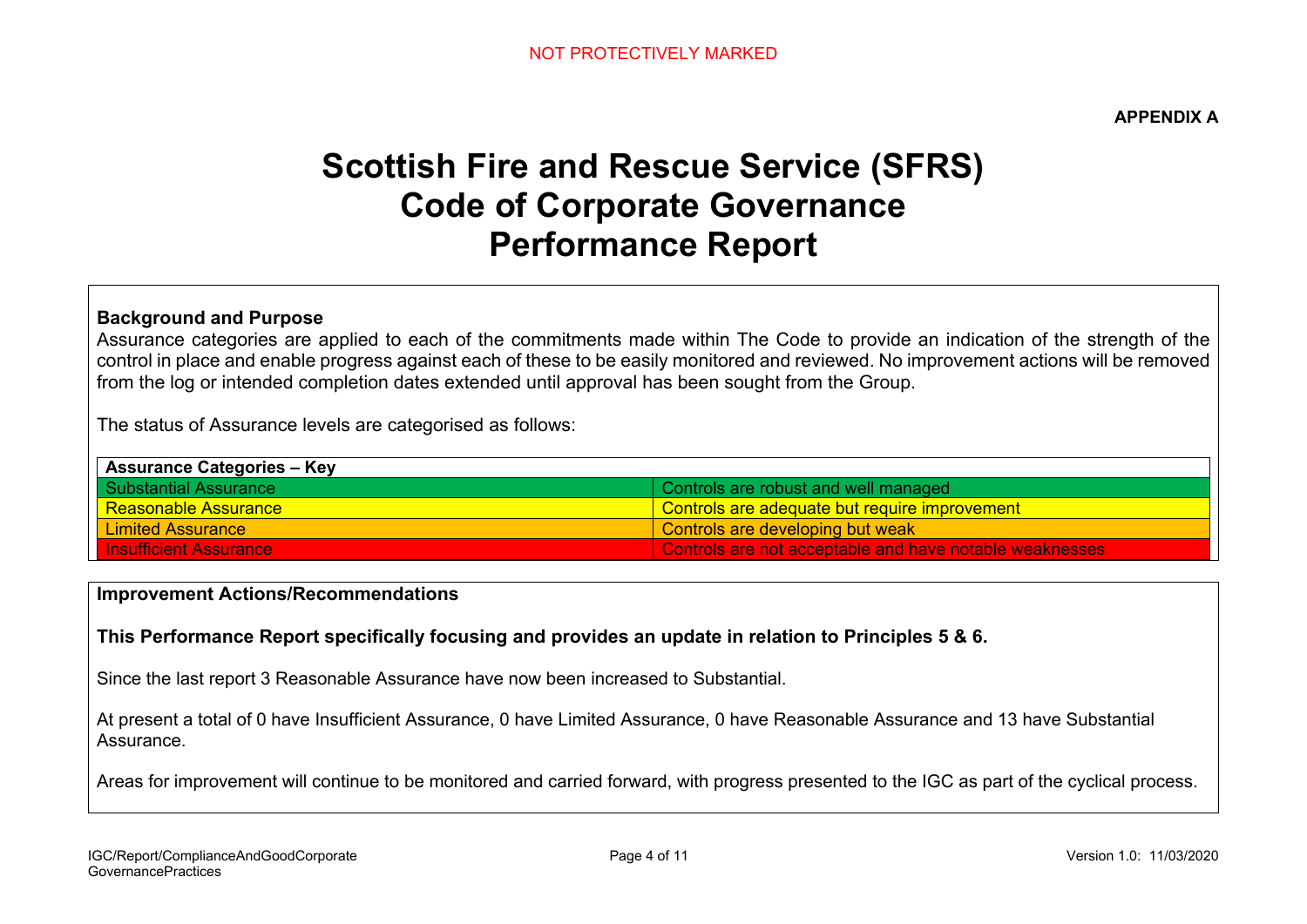## **FOREWORD**

Good corporate governance is fundamental to any effective organisation and is at the heart of good public services, contributing to the achievement of National Outcome 16 – 'our public services are high quality, continually improving, efficient and responsive to local people's needs'.

This Code of Corporate Governance ('the Code') outlines our commitment to upholding high standards of corporate governance by setting out the principles and supporting characteristics we will apply to ensure we are achieving our intended outcomes while acting in the public interests at all times. It also embodies and supports our values of Safety, Teamwork, Respect and Innovation. In the Scottish Fire and Rescue Service, this means doing the right things, in the right way, for the right people, in a timely, inclusive, open, honest and accountable manner.

The Code concentrates on recognised principles of good governance as its framework. It focuses on the role of the non-executives (the Board) and executives (Strategic Leadership Team) of the SFRS in upholding good corporate governance, and has drawn on best practice from across the public, private and charity sectors. Through this it is intended that we support our greatest asset, our workforce, in the delivery of our services to local outcomes for our communities.

The Code is intended to be a living document and will evolve in line with best practice and through our processes for continuously reviewing and improving the effectiveness of our governance arrangements. It fully supports the outcomes and priorities set out in the Strategic Plan for 2019-22, in particular the strategic priority of Governance and Social Responsibility.

We are confident that this Code will provide further support to enabling good corporate governance within the Scottish Fire and Rescue Service and therefore demonstrate our commitment to delivering our intended outcomes in the best possible manner.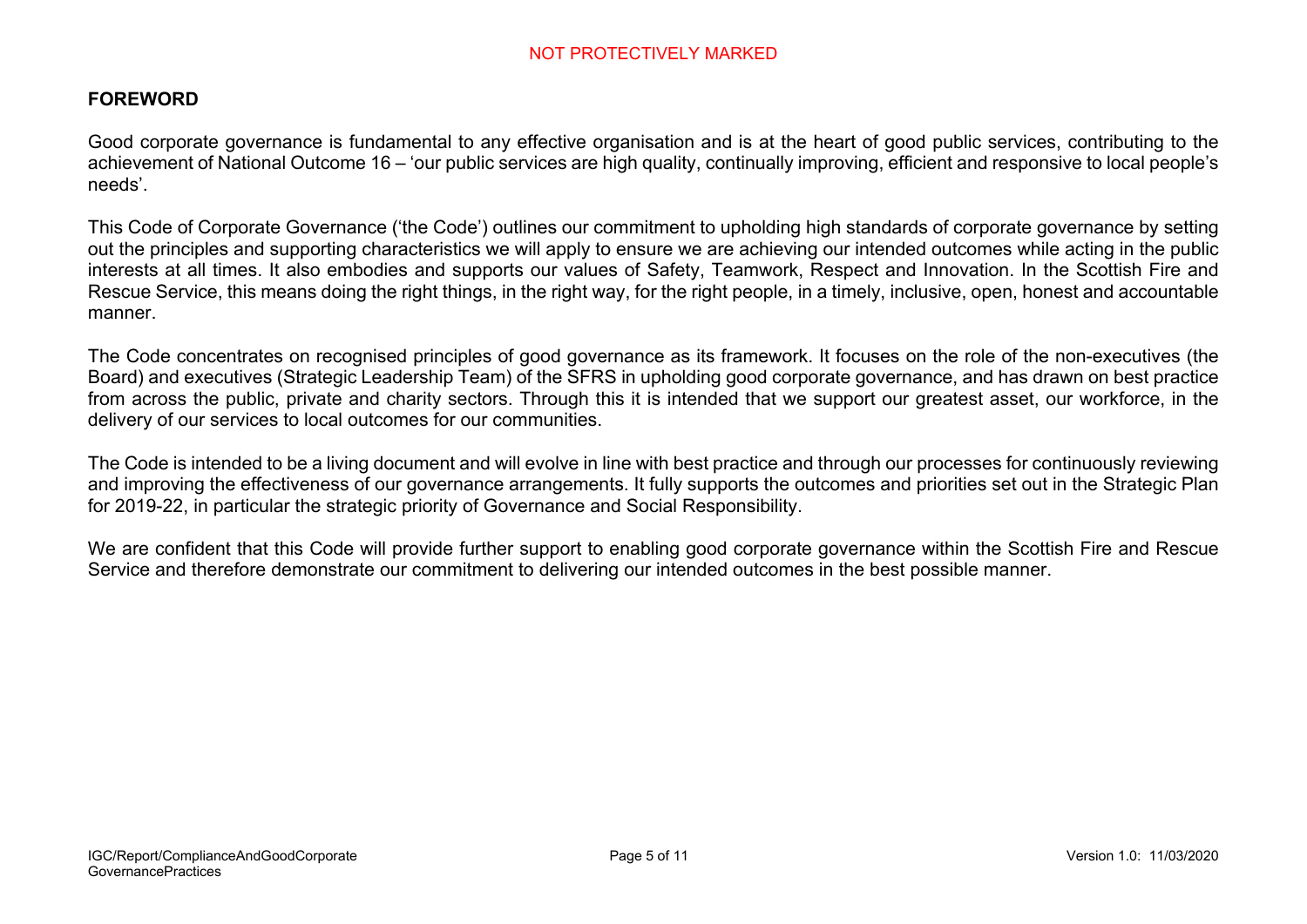## **ABOUT THIS CODE**

#### **What is Corporate Governance?**

Corporate governance is the way in which organisations are directed, controlled and led. It defines relationships and the distribution of rights and responsibilities among those who work with and in the organisation, determines the rules and procedures through which the organisation's objectives are set, and provides the means of attaining those objectives and monitoring performance. Importantly, it defines where accountability lies throughout the organisation.

#### **Corporate Governance in the Scottish Fire and Rescue Service**

The SFRS meets its corporate governance requirements and expectations in many ways. The Code therefore brings together the various strands of our corporate governance arrangements into one overarching framework document that demonstrates our commitment to upholding good corporate governance.

The focus of the Code is on the Board (Non-executives) and the Strategic Leadership Team (Executives), whereby the Code is designed to assist them in performing their role of directing, controlling and leading the SFRS in a fit and proper manner. The Code will also be cascaded to management who may directly support the Board and Strategic Leadership Team (SLT) in fulfilling this role and our workforce who are integral to achieving improved local outcomes through the delivery of our priorities and strategic objectives.

By following the Code, we aim to deliver high standards of corporate governance, which we believe will lead to better service delivery and ultimately, better outcomes for the communities of Scotland. We are responsible for ensuring that we deliver our services in accordance with the law and our statutory responsibilities, that we safeguard and properly account for public money and that this money is used in accordance with Best Value principles. The Code sets out the manner in which we will operate to meet these responsibilities and therefore maintain public confidence in the SFRS as a public body.

At the heart of the Code lies six core principles of good corporate governance, each with its supporting characteristics that outline how we will demonstrate application of the principles. The six principles we have adopted are taken from the 'Good Governance Standard for Public Services'. By adopting these principles we will be acting consistently with the principles of good governance, a requirement of the Fire (Scotland) Act 2005, as amended by the Police and Fire Reform (Scotland) Act 2012 and following best practice promoted by the Scottish Government in publications such 'On Board: a Guide for Board Members of Public Bodies in Scotland'.

Using the six principles of good corporate governance as a basis for the Code's framework, provides us with a sound structure to assess and ultimately report on the effectiveness of our corporate governance in the Annual Governance Statement. Internal audit and external audit will also benefit from the Code's structured approach, allowing them to direct their independent assurance work on corporate governance more effectively. Our approach to reviewing the Code and reporting its effectiveness is set out on page ten of the Code.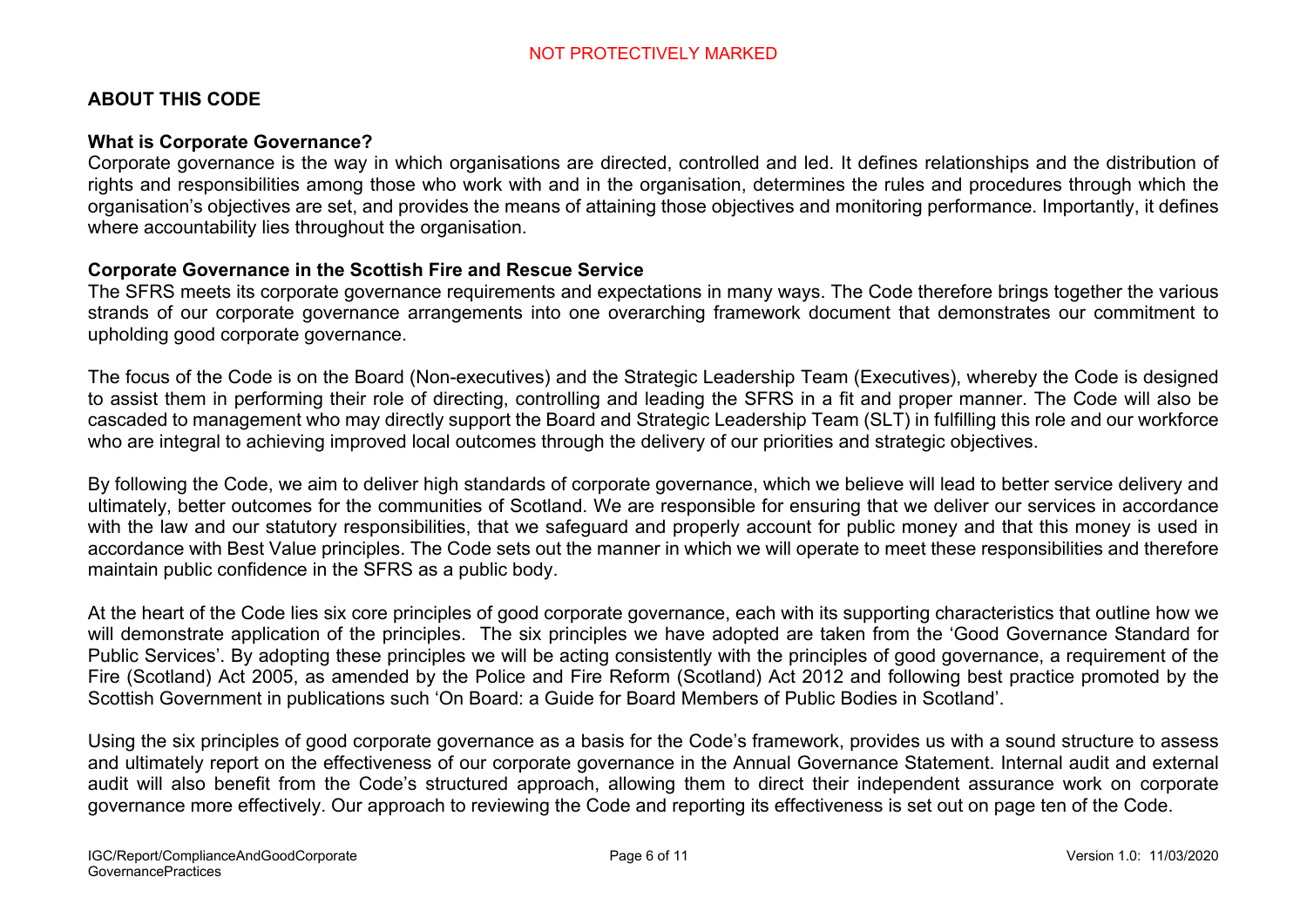## **Principle 5 – We will develop the capacity and capability of the Board and Strategic Leadership Team to be effective**

|           | What does this mean?                                                                                                                                                                                                                                                                                                                                                                                                                                                 |                                                |                                    |                                                                                                                                                                                                                                                                                                                                                                                                                                                                                                                                                                                                                                                                                                                                                                                                                                     |  |  |  |  |
|-----------|----------------------------------------------------------------------------------------------------------------------------------------------------------------------------------------------------------------------------------------------------------------------------------------------------------------------------------------------------------------------------------------------------------------------------------------------------------------------|------------------------------------------------|------------------------------------|-------------------------------------------------------------------------------------------------------------------------------------------------------------------------------------------------------------------------------------------------------------------------------------------------------------------------------------------------------------------------------------------------------------------------------------------------------------------------------------------------------------------------------------------------------------------------------------------------------------------------------------------------------------------------------------------------------------------------------------------------------------------------------------------------------------------------------------|--|--|--|--|
|           | We are:<br>Making sure that Board Members and officers of the SLT have the skills, knowledge and experience they need to perform well<br>$\bullet$<br>and maximise their ability to contribute to improved outcomes.<br>Developing the capability of people with governance responsibilities and evaluating their performance, as individuals and as a<br>$\bullet$<br>group.<br>Striking a balance, in the membership of the Board, between continuity and renewal. |                                                |                                    |                                                                                                                                                                                                                                                                                                                                                                                                                                                                                                                                                                                                                                                                                                                                                                                                                                     |  |  |  |  |
|           | Where is the evidence that shows we are demonstrating this?                                                                                                                                                                                                                                                                                                                                                                                                          |                                                |                                    |                                                                                                                                                                                                                                                                                                                                                                                                                                                                                                                                                                                                                                                                                                                                                                                                                                     |  |  |  |  |
|           | We will:                                                                                                                                                                                                                                                                                                                                                                                                                                                             | <b>Previous</b><br><b>RAG</b><br><b>Status</b> | <b>Latest</b><br><b>RAG Status</b> | <b>Comments</b>                                                                                                                                                                                                                                                                                                                                                                                                                                                                                                                                                                                                                                                                                                                                                                                                                     |  |  |  |  |
| $\bullet$ | Publish on our website, Board and Committee reports relating to<br>the arrangements for annually reviewing Board and Committee<br>effectiveness, and the outcomes of these annual reviews.                                                                                                                                                                                                                                                                           | <b>Substantial</b>                             | <b>Substantial</b>                 | These are presented to the Board annually -<br><b>Arrangements for Review of Effectiveness of</b><br><b>The Board</b>                                                                                                                                                                                                                                                                                                                                                                                                                                                                                                                                                                                                                                                                                                               |  |  |  |  |
| $\bullet$ | Have an induction programme in place for any new Members of<br>the Board and SLT.                                                                                                                                                                                                                                                                                                                                                                                    | Reasonable                                     | Substantial                        | An induction programme for Board members<br>was developed for the most recent<br>appointments in November 2016. An<br>induction programme for SLT members is<br>being developed over the next year (2017-<br>18) by POD within HR-OD and TED<br>functions. Improvement Action 5.1 (HoF<br>HR-OD) Update Mar'19 - There is now a<br>formal induction process for the SFRS. This<br>process has been formulated as a standard<br>process where managers can incorporate<br>the relevant elements, over and above the<br>standard required areas. This process can<br>also be used as the basis for SLT members<br>and was recently utilised following the CO<br>appointment. Feedback on the new process<br>will be sought during 2019/20 in relation to<br>effectiveness and benefit for new employees<br>and employees new to role. |  |  |  |  |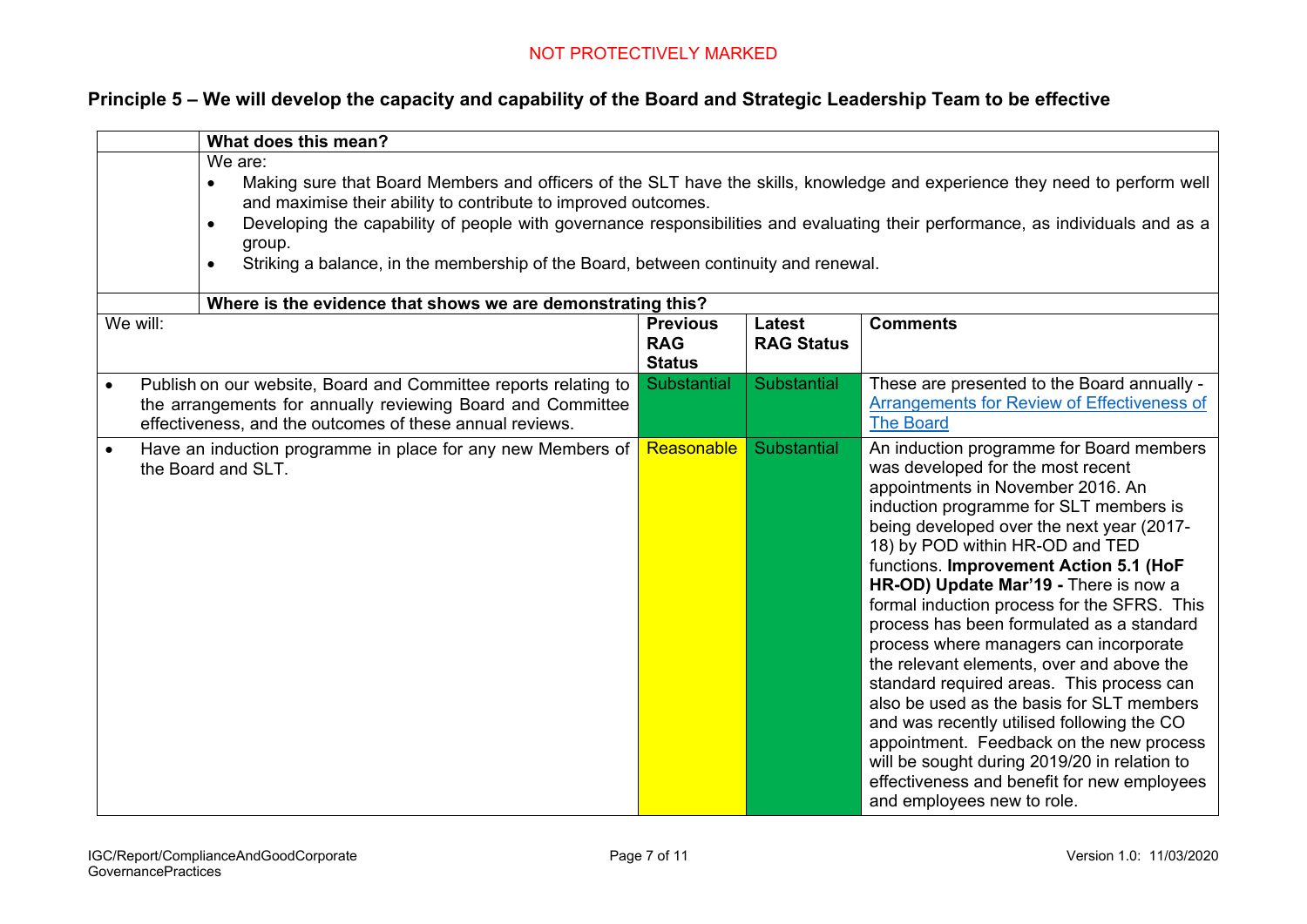| Have a programme of annual appraisals in place for Members of<br>$\bullet$<br>the Board and SLT.                                                            | Substantial | Substantial | These arrangements are in place for Board<br>and SLT members as intended.                                                                                                                                                                                                                                                                                                                                                                                                                                                                                                                                                                                                                                                                                                                                     |
|-------------------------------------------------------------------------------------------------------------------------------------------------------------|-------------|-------------|---------------------------------------------------------------------------------------------------------------------------------------------------------------------------------------------------------------------------------------------------------------------------------------------------------------------------------------------------------------------------------------------------------------------------------------------------------------------------------------------------------------------------------------------------------------------------------------------------------------------------------------------------------------------------------------------------------------------------------------------------------------------------------------------------------------|
| Develop a Board Member's CPD Framework that will enable them<br>$\bullet$<br>to access professional and personal learning and development<br>opportunities. | Substantial | Substantial | Develop a programme to enhance Board<br>Member skills matrix aligned to their<br>Appraisals. This is being reviewed with<br>newly appointed Chair of the board and<br>plans being developed for Board and SLT<br>development effectiveness event(s). Work<br>on-going to identify and purchase an<br>Application that will increase access to ICT<br>resources for board members. To help<br>ensure that our Board members are able to<br>develop in role and continue to provide and<br>enhance their leadership, direction and<br>support skills to the SFRS. Further<br>development of this work is essential.<br><b>Improvement Action 5.2 (BST Manager)</b><br>Update Mar'19 - A SharePoint was<br>developed and went live August '18 for<br>Board members to access development and<br>additional info. |
|                                                                                                                                                             |             |             | Development opportunities and training<br>sessions have been provided to Board<br>Members with the further development of<br>sharesite allowing an increased access to<br>resources. Board Members also have<br>access to the Scottish Government Hub. A<br>revised appraisal process has been<br>implemented from which arises the<br>identification of common themes to target<br>specific learning and training opportunities;<br>development away days, finance training,<br>introduction of defined Board<br>strategy/information/development days, a<br>Board Member only sharesite gives access<br>to a variety of learning/development<br>materials.                                                                                                                                                  |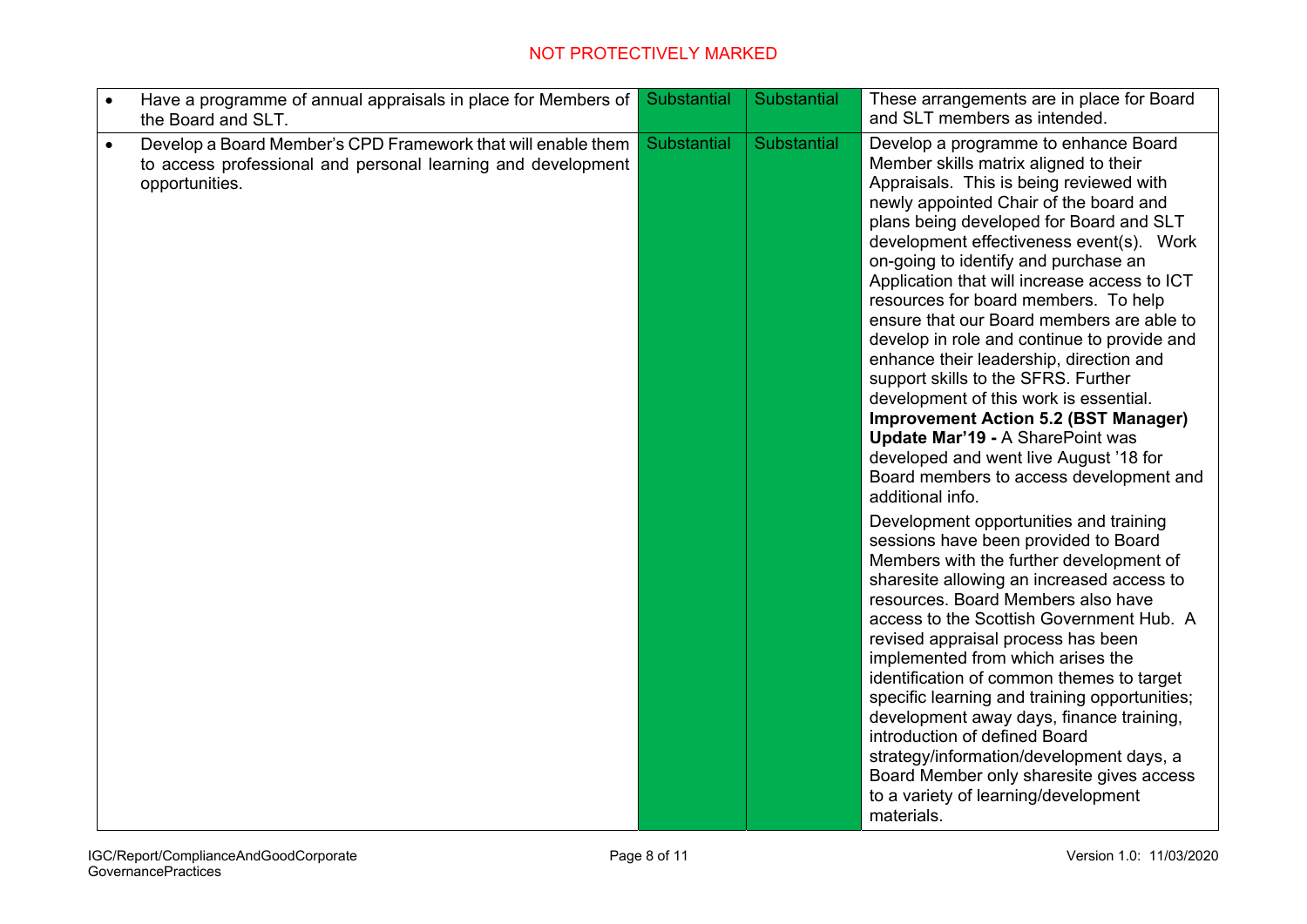| Have plans in place for taking positive action to have a<br>membership that is broadly reflective of the wider Scottish<br>Population with a 50:50 gender split by 2020.                                                                                                                               | Substantial        | <b>Substantial</b> | The SFRS have suitable plans in place<br>through their Positive Action and also Equal<br><b>Pay Report</b>                                                                                                                                                                                                                                                                                                                                                                                   |
|--------------------------------------------------------------------------------------------------------------------------------------------------------------------------------------------------------------------------------------------------------------------------------------------------------|--------------------|--------------------|----------------------------------------------------------------------------------------------------------------------------------------------------------------------------------------------------------------------------------------------------------------------------------------------------------------------------------------------------------------------------------------------------------------------------------------------------------------------------------------------|
| Maintain a Board Skills Matrix, linked to our strategic priorities and<br>objectives, for identifying skills gaps and areas of strength and<br>have plans in place for balancing skills and filling skills gaps within<br>reasonable timescales.                                                       | <b>Substantial</b> | <b>Substantial</b> | Within the <b>Arrangements</b> for Review of<br><b>Effectiveness of The Board the Competency</b><br>Based Matrix and self-assessment<br>processes together with the annual appraisal<br>ensures skills gaps are identified by the<br>Chair of the Board and working with Scottish<br>Government and the Public Appointments<br>team succession planning is put in place.<br>Strategic Plan 2019-22. This has proved<br>very successful for the recent appointment of<br>6 new Board members. |
| Maintain a Remuneration, Appointments and Nominations Sub-<br>committee with responsibilities for effective corporate oversight of<br>the succession planning arrangements for Board Members and<br>through the Chair of the Board, provide advice to Ministers about<br>the Board's membership needs. | <b>Substantial</b> | <b>Substantial</b> | A Remuneration, Appointments and<br>Nominations Sub-committee is well<br>established within the SFRS with a recently<br>reviewed Terms of Reference to ensure the<br>work is aligned to the needs.                                                                                                                                                                                                                                                                                           |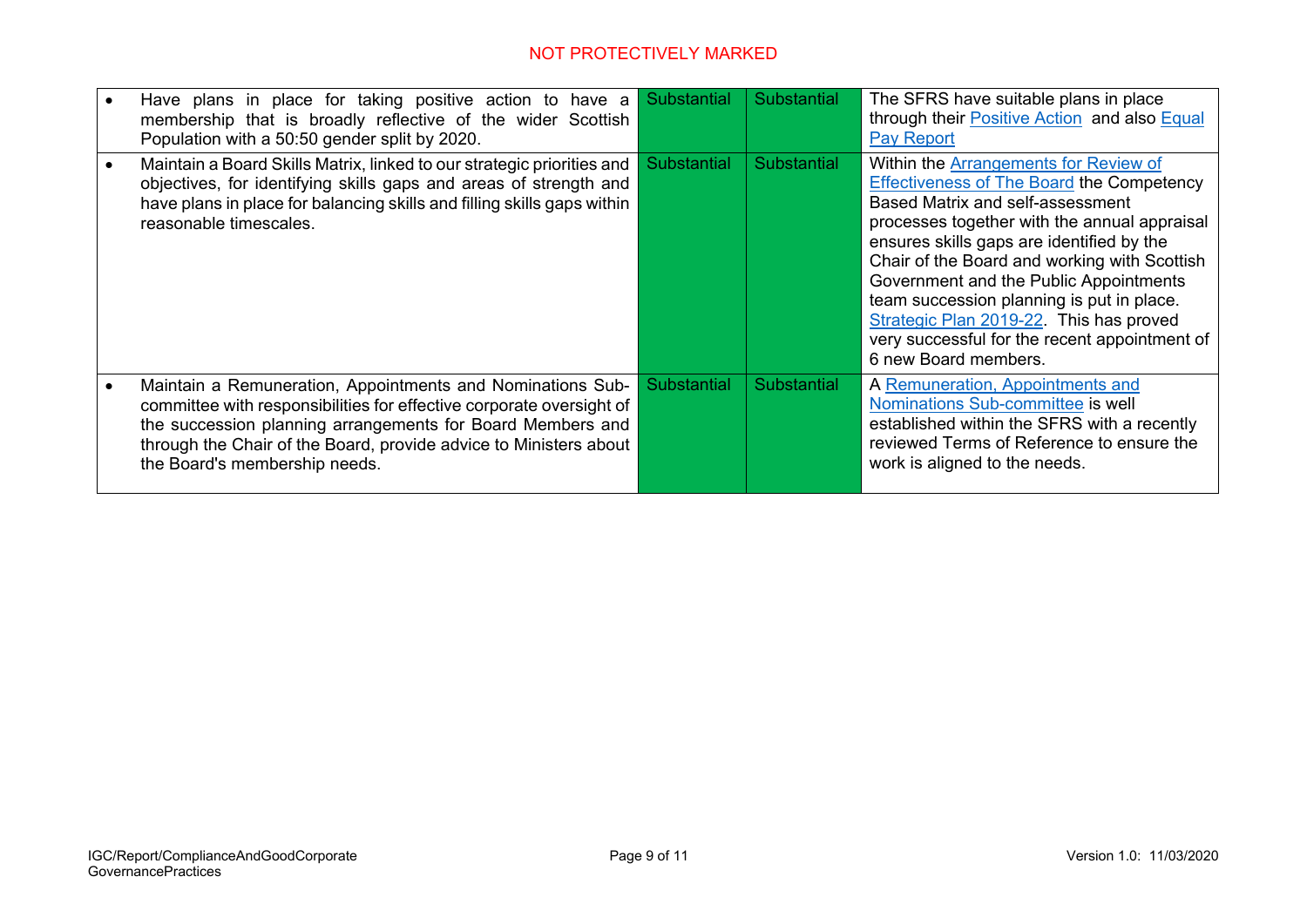| Principle 6 – We will engage with the communities of Scotland and other stakeholders and make accountability real |  |  |  |
|-------------------------------------------------------------------------------------------------------------------|--|--|--|
|-------------------------------------------------------------------------------------------------------------------|--|--|--|

|                                                                                                                                                                                                                                                                          | What does this mean?                                                                                                                                                                                                                                                                                                                                                   |                                                |                                    |                                                                                                                                                                                                                                                                                                                                                                                                                                                                                         |  |  |  |  |  |  |
|--------------------------------------------------------------------------------------------------------------------------------------------------------------------------------------------------------------------------------------------------------------------------|------------------------------------------------------------------------------------------------------------------------------------------------------------------------------------------------------------------------------------------------------------------------------------------------------------------------------------------------------------------------|------------------------------------------------|------------------------------------|-----------------------------------------------------------------------------------------------------------------------------------------------------------------------------------------------------------------------------------------------------------------------------------------------------------------------------------------------------------------------------------------------------------------------------------------------------------------------------------------|--|--|--|--|--|--|
|                                                                                                                                                                                                                                                                          | We are:<br>Taking an active and planned approach to dialogue with, and accountability to, the public and stakeholder groups.<br>$\bullet$<br>Encouraging and enabling the participation of communities in public life.<br>Taking an active and planned approach to meet responsibilities to staff.<br>Where is the evidence that shows we are demonstrating this?      |                                                |                                    |                                                                                                                                                                                                                                                                                                                                                                                                                                                                                         |  |  |  |  |  |  |
| We will:                                                                                                                                                                                                                                                                 |                                                                                                                                                                                                                                                                                                                                                                        | <b>Previous</b><br><b>RAG</b><br><b>Status</b> | <b>Latest</b><br><b>RAG Status</b> | <b>Comments</b>                                                                                                                                                                                                                                                                                                                                                                                                                                                                         |  |  |  |  |  |  |
| <b>Substantial</b><br>Publish on our website details of how to make comments,<br>$\bullet$<br>complaints and commendations. This will include arrangements<br>for making contact in person; be letter; by telephone and by<br>completing a web form on the SFRS website. |                                                                                                                                                                                                                                                                                                                                                                        |                                                | Substantial                        | Dedicated area within our website<br><b>Contact Details</b><br>Complaint<br><b>Comments and Compliments</b>                                                                                                                                                                                                                                                                                                                                                                             |  |  |  |  |  |  |
| $\bullet$                                                                                                                                                                                                                                                                | Regularly review the accessibility and transparency of our<br>communication methods, using tools such as the Equality and<br>Human Rights Impact Assessment Process and customer<br>feedback.                                                                                                                                                                          |                                                | <b>Substantial</b>                 | Our communication channels follow good<br>practice in accessibility guidelines. Key<br>communications e.g. Consultations are<br>subject to full E&HR Impact Assessments<br><b>Communication and Engagement Strategy</b><br>2017-2020.<br>Implementation of OASIS communications<br>planning requires stakeholder analysis and<br>audience insight to be undertaken in the<br>planning stages of any communications<br>activity and evaluation to be undertaken<br>following completion. |  |  |  |  |  |  |
|                                                                                                                                                                                                                                                                          | Measure the success of our engagement through a 'Matrix<br>Approach', including increased engagement through online<br>channels and regular reporting and feedback monitoring of both<br>internal and external engagement meetings. This analysis will<br>allow us to determine both improvements in engagement and the<br>quality of our relations with stakeholders. | Reasonable                                     | Substantial                        | A matrix approach to stakeholder<br>engagement is now deployed, ensuring<br>messaging is effectively aligned. We do not<br>have the required budget or resource to<br>undertake the desired analysis of<br>communications impact<br><b>Communication and Engagement Strategy</b><br>2017-2020. Improvement Action 6.1 (HoF<br>C&E) Update Mar'19 - This area has                                                                                                                        |  |  |  |  |  |  |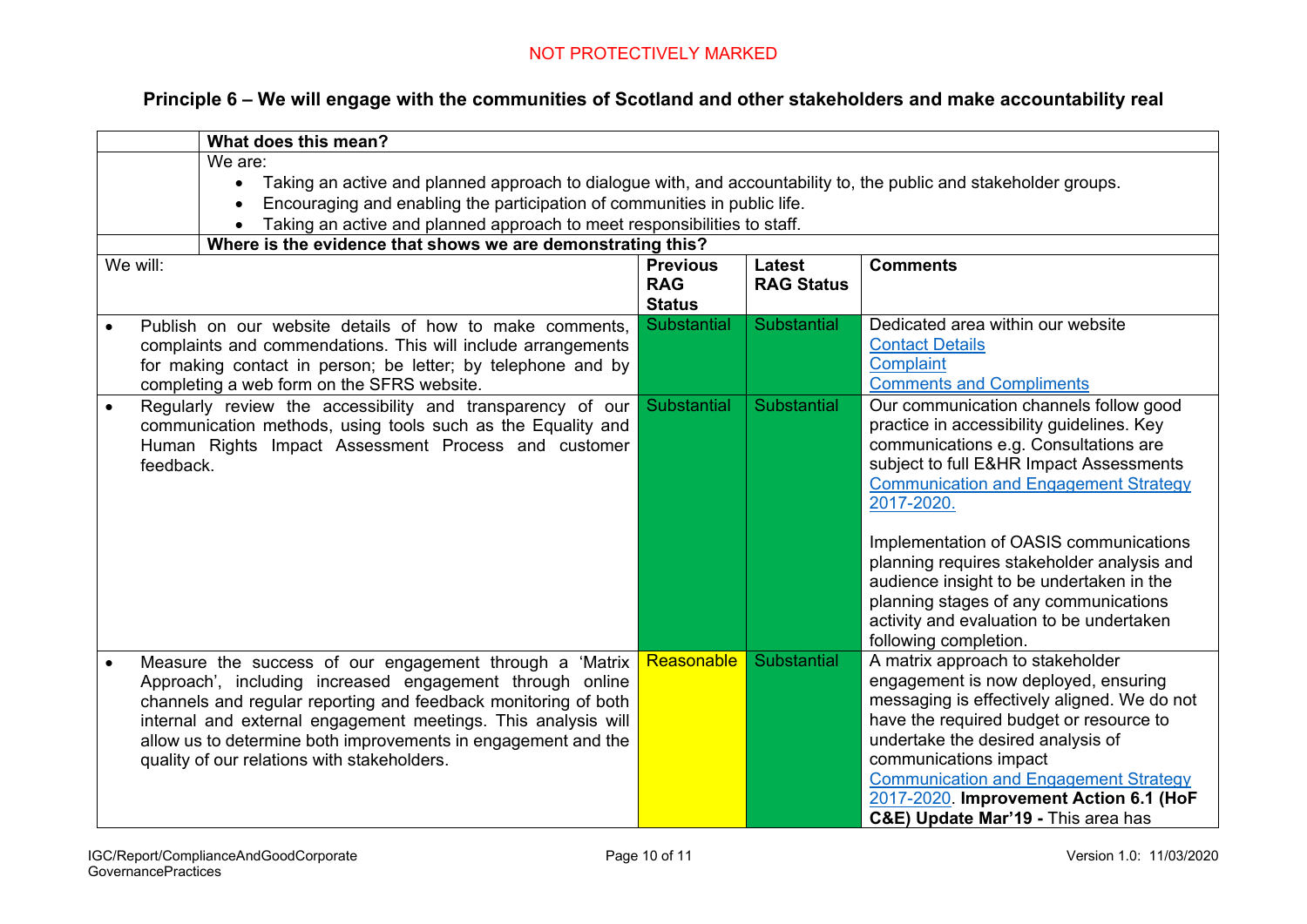|           |                                                                                                                                                                                                                                                                                               |                    |                    | developed from mid 2018 through the<br>procurement of a Stakeholder management<br>tool called Vuelio. It enables a top-level view<br>and deeper analysis of engagement,<br>feedback and positions shift. Data input is<br>still the early stages however will develop<br>over time.                                                                                                                                                                                                               |
|-----------|-----------------------------------------------------------------------------------------------------------------------------------------------------------------------------------------------------------------------------------------------------------------------------------------------|--------------------|--------------------|---------------------------------------------------------------------------------------------------------------------------------------------------------------------------------------------------------------------------------------------------------------------------------------------------------------------------------------------------------------------------------------------------------------------------------------------------------------------------------------------------|
|           |                                                                                                                                                                                                                                                                                               |                    |                    | March 2020: Introduction of OASIS planning<br>and membership of Consultation Institute will<br>result in better analysis of stakeholder<br>engagement before and after<br>communications plans and campaigns.<br>Merging of political and media Vuelio<br>databases allows analysis of sentiment and<br>stakeholder feedback across all external<br>engagement channels.                                                                                                                          |
|           | Build in regular 'temperature check' analysis of stakeholders as<br>part of the new Communications and Engagement Strategy. This<br>will allow us to determine if we are improving stakeholder<br>engagement and their sense of being able to influence and shape<br>decisions and direction. | Reasonable         | Substantial        | We do not have the required budget or<br>resource to undertake this level of analysis<br><b>Communication and Engagement Strategy</b><br>2017-2020. Improvement Action 6.2 (HoF<br>C&E) Update Mar'19:-The new Vuelio<br>system enables temperature checks,<br>monitoring and reports to be produced as<br>required. This again will improve over time.<br>March 2020: Regular temperature checks<br>are undertaken as part of our OASIS<br>communications planning and engagement<br>strategies. |
| $\bullet$ | Enable all Board meetings to be open to the public, and all reports<br>and minutes available on the internet and ensure other relevant<br>documents to be made available under Freedom of Information<br>provisions.                                                                          | <b>Substantial</b> | <b>Substantial</b> | <b>Board Meetings</b><br><b>Freedom of Information</b>                                                                                                                                                                                                                                                                                                                                                                                                                                            |
| $\bullet$ | Publish on our website details of current consultations and how to<br>make comments and provide feedback on our relevant strategic<br>plans and services.                                                                                                                                     | Substantial        | <b>Substantial</b> | Consultations are advertised on our website<br>and direction on how to make comment and<br>provide feedback included.                                                                                                                                                                                                                                                                                                                                                                             |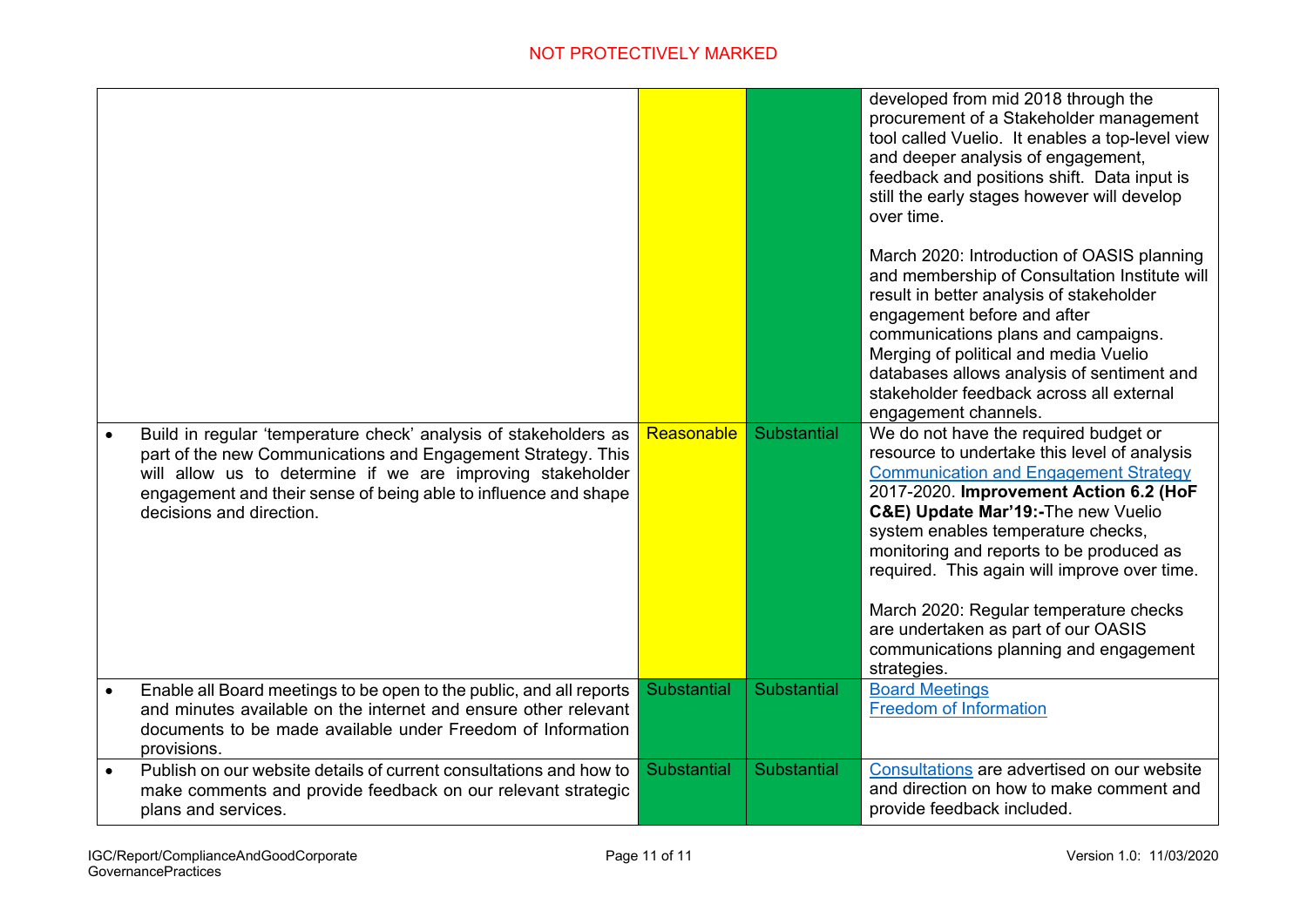# SCOTTISH FIRE AND RESCUE SERVICE





## **Report No: C/IGC/03-20**

#### **Agenda Item: 11**

| <b>Report to:</b>                       |                                                                                                                                                                                                                                                                                                                                                                                                                                                                                                                                                                                                   | <b>INTEGRATED GOVERNANCE COMMITTEE</b>                                                                                                                                                                                                                                                                                                                                                                                                      |                                                                                                                                                                                                                                   |  |  |                |  |  |  |
|-----------------------------------------|---------------------------------------------------------------------------------------------------------------------------------------------------------------------------------------------------------------------------------------------------------------------------------------------------------------------------------------------------------------------------------------------------------------------------------------------------------------------------------------------------------------------------------------------------------------------------------------------------|---------------------------------------------------------------------------------------------------------------------------------------------------------------------------------------------------------------------------------------------------------------------------------------------------------------------------------------------------------------------------------------------------------------------------------------------|-----------------------------------------------------------------------------------------------------------------------------------------------------------------------------------------------------------------------------------|--|--|----------------|--|--|--|
| <b>Meeting Date:</b>                    |                                                                                                                                                                                                                                                                                                                                                                                                                                                                                                                                                                                                   | <b>25 MARCH 2020</b>                                                                                                                                                                                                                                                                                                                                                                                                                        |                                                                                                                                                                                                                                   |  |  |                |  |  |  |
| <b>Report Title:</b>                    |                                                                                                                                                                                                                                                                                                                                                                                                                                                                                                                                                                                                   | <b>REVIEW OF COMMITTEE TERMS OF REFERENCE</b>                                                                                                                                                                                                                                                                                                                                                                                               |                                                                                                                                                                                                                                   |  |  |                |  |  |  |
| <b>Report</b><br><b>Classification:</b> |                                                                                                                                                                                                                                                                                                                                                                                                                                                                                                                                                                                                   | <b>For Recommendation</b>                                                                                                                                                                                                                                                                                                                                                                                                                   | <b>Board/Committee Meetings ONLY</b><br>For Reports to be held in Private<br>Specify rationale below referring to<br><b>Board Standing Order 9</b><br>E<br>Ε<br>$\overline{C}$<br>$\overline{\mathbf{B}}$<br>D<br>$\underline{A}$ |  |  | $\overline{G}$ |  |  |  |
| $\mathbf{1}$                            | <b>Purpose</b>                                                                                                                                                                                                                                                                                                                                                                                                                                                                                                                                                                                    |                                                                                                                                                                                                                                                                                                                                                                                                                                             |                                                                                                                                                                                                                                   |  |  |                |  |  |  |
| 1.1                                     | To present proposals enabling Members the opportunity to review the Integrated<br>Governance Committee (IGC) Terms of Reference (ToR) (Appendix A) recommending<br>amendments following the annual review workshop for the Committee to be made a Forum<br>named the Integrated Governance Forum (IGF). Members concurred that the level of<br>value added does not support this being a full standing Committee of the Board. Following<br>this review this proposal will be put forward for decision to the Board on 30 April 2020.                                                             |                                                                                                                                                                                                                                                                                                                                                                                                                                             |                                                                                                                                                                                                                                   |  |  |                |  |  |  |
| 2 <sup>1</sup>                          | <b>Background</b>                                                                                                                                                                                                                                                                                                                                                                                                                                                                                                                                                                                 |                                                                                                                                                                                                                                                                                                                                                                                                                                             |                                                                                                                                                                                                                                   |  |  |                |  |  |  |
| 2.1                                     | A review of the IGC ToR (Appendix A) as part of the annual governance review to ensure<br>continued effectiveness.                                                                                                                                                                                                                                                                                                                                                                                                                                                                                |                                                                                                                                                                                                                                                                                                                                                                                                                                             |                                                                                                                                                                                                                                   |  |  |                |  |  |  |
| $\mathbf{3}$                            |                                                                                                                                                                                                                                                                                                                                                                                                                                                                                                                                                                                                   | <b>Main Report/Detail</b>                                                                                                                                                                                                                                                                                                                                                                                                                   |                                                                                                                                                                                                                                   |  |  |                |  |  |  |
| 3.1                                     | Further to explaining the purpose of this paper, the ToR has been reviewed on the basis<br>this will become a Forum. The Forum will continue to provide a platform for all Committee<br>Chairs to meet, with the aim of reducing duplication while ensuring and discussing the<br>robust scrutiny at each of their respective Committees on behalf of the Board through<br>discussing emerging issues and common themes. This will also greatly assist and provide<br>a clear focus towards simplifying and ensuring standardise approaches where possible<br>across all Committees of the Board. |                                                                                                                                                                                                                                                                                                                                                                                                                                             |                                                                                                                                                                                                                                   |  |  |                |  |  |  |
| 3.2                                     |                                                                                                                                                                                                                                                                                                                                                                                                                                                                                                                                                                                                   | Following the IGC workshop held on 16 January 2020 the Committee discussed the work<br>of the Committee in detail and agreed that the business being brought forward did not<br>constitute this being a standing Committee of the Board, however it could still provide<br>benefit by meeting as a Forum. This would also help ensure continued improvement<br>surrounding the governance aspects of both the Board and Service as a whole. |                                                                                                                                                                                                                                   |  |  |                |  |  |  |
| 3.3<br>fall under:                      |                                                                                                                                                                                                                                                                                                                                                                                                                                                                                                                                                                                                   | It was proposed that the TOR for the IGC form the basis and focus of the IGF however the<br>ability to be authorised by the Board to make decisions be removed as it would no longer<br>be a standing Committee. Further key amendments recommended to be made to the ToR,                                                                                                                                                                  |                                                                                                                                                                                                                                   |  |  |                |  |  |  |
| 3.4                                     |                                                                                                                                                                                                                                                                                                                                                                                                                                                                                                                                                                                                   | 4. Responsibilities                                                                                                                                                                                                                                                                                                                                                                                                                         |                                                                                                                                                                                                                                   |  |  |                |  |  |  |
|                                         | 4.1                                                                                                                                                                                                                                                                                                                                                                                                                                                                                                                                                                                               | Consider Scottish Government Public Body updates and any implications for the<br>SFRS;                                                                                                                                                                                                                                                                                                                                                      |                                                                                                                                                                                                                                   |  |  |                |  |  |  |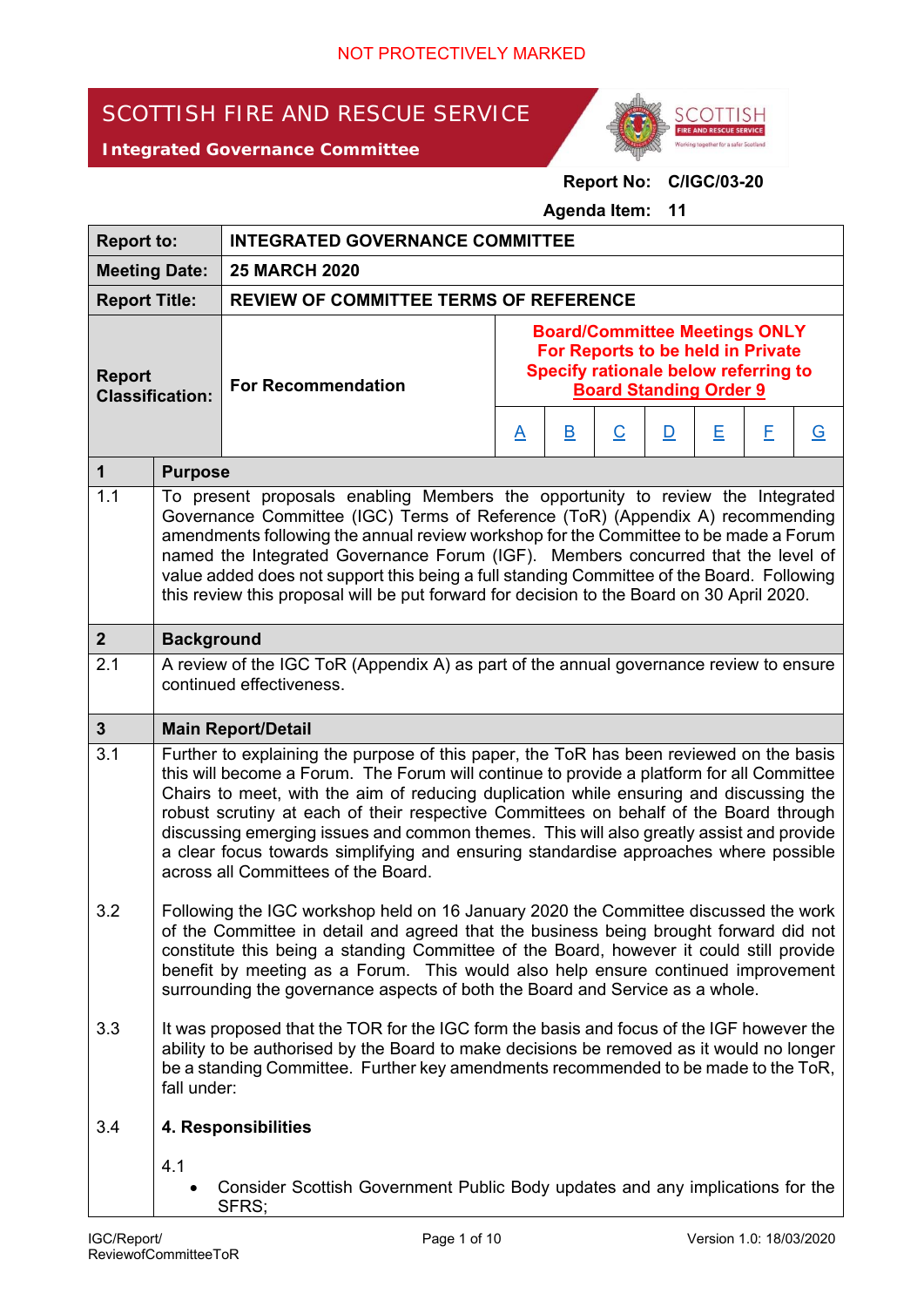| 3.5             | 7. Meetings                                                                                                                                                                                                                                                                                                                                                            |
|-----------------|------------------------------------------------------------------------------------------------------------------------------------------------------------------------------------------------------------------------------------------------------------------------------------------------------------------------------------------------------------------------|
|                 | To meet formally and in private at least on a six-monthly basis, meetings however can<br>$\bullet$<br>be convened at the decision of the Chair at any time as required;                                                                                                                                                                                                |
| 3.6             | <b>Others in attendance</b>                                                                                                                                                                                                                                                                                                                                            |
|                 | Head of Corporate Governance has been added to those named.                                                                                                                                                                                                                                                                                                            |
| 4               | <b>Recommendation</b>                                                                                                                                                                                                                                                                                                                                                  |
| 4.1             | The Committee is invited to review the ToR for the IGF; proposing any further<br>amendments, if required, prior to being submitted for decision at the meeting of SFRS<br>Board on 30 April 2020.                                                                                                                                                                      |
| $5\phantom{.0}$ | <b>Key Strategic Implications</b>                                                                                                                                                                                                                                                                                                                                      |
| 5.1<br>5.1.1    | <b>Financial</b><br>There are no key strategic implications arising from the recommendations set out in this<br>paper.                                                                                                                                                                                                                                                 |
| 5.2<br>5.2.1    | <b>Environmental &amp; Sustainability</b><br>There are no key strategic implications arising from the recommendations set out in this<br>paper.                                                                                                                                                                                                                        |
| 5.3<br>5.3.1    | <b>Workforce</b><br>There are no key strategic implications arising from the recommendations set out in this<br>paper.                                                                                                                                                                                                                                                 |
| 5.4<br>5.4.1    | <b>Health &amp; Safety</b><br>There are no key strategic implications arising from the recommendations set out in this<br>paper.                                                                                                                                                                                                                                       |
| 5.5<br>5.5.1    | <b>Training</b><br>There are no key strategic implications arising from the recommendations set out in this<br>paper.                                                                                                                                                                                                                                                  |
| 5.6<br>5.6.1    | <b>Timing</b><br>This report has been produced to support the proposed arrangements to ensure the<br>continued effectiveness of the governance arrangements of the Board and its Committees.<br>It is intended that any revisions to the current Terms of Reference will be presented at the<br>Board meeting scheduled for 30 April 2020.                             |
| 5.7<br>5.7.1    | <b>Performance</b><br>This includes the review of duties and reporting arrangements within the Terms of<br>Reference to ensure effective performance management of related business.                                                                                                                                                                                   |
| 5.8<br>5.8.1    | <b>Communications &amp; Engagement</b><br>The proposals have been developed by the Board Support Team following a workshop<br>held in January 2020 and in further consultation with the Chair of the Board. The proposals<br>are therefore presented within this report for consideration prior to submitting to the Board<br>for decision, subject to any amendments. |

 $\Gamma$ 

ℸ

٦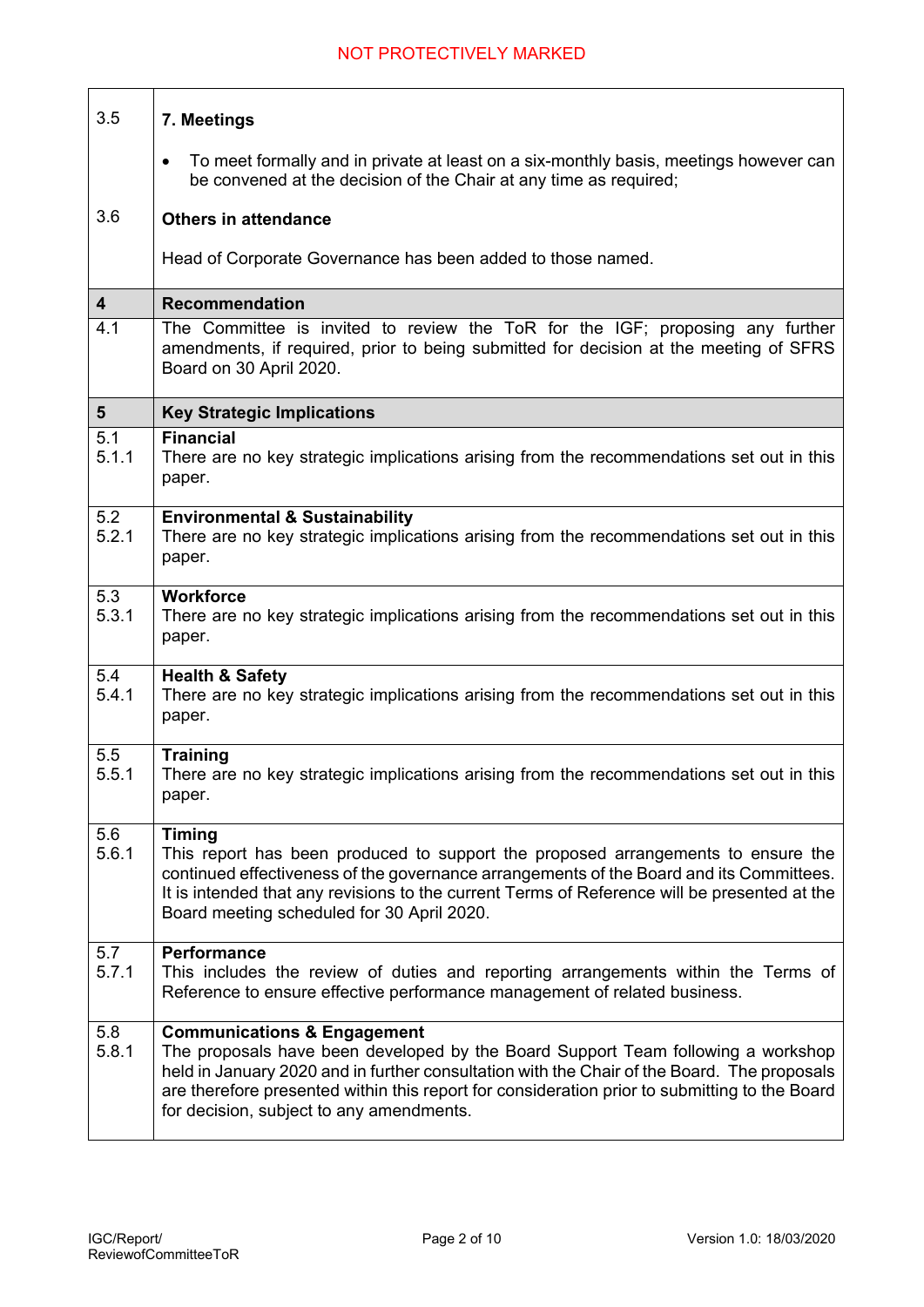| 5.9<br>Legal                                                                                                  |                                    |                                                                                                  |               |                     |  |  |  |  |
|---------------------------------------------------------------------------------------------------------------|------------------------------------|--------------------------------------------------------------------------------------------------|---------------|---------------------|--|--|--|--|
| 5.9.1                                                                                                         |                                    | The recommendations contained within this report are intended to assist the Committee /          |               |                     |  |  |  |  |
|                                                                                                               |                                    | Forum and ultimately the Board in its ability to perform its scrutiny role and therefore deliver |               |                     |  |  |  |  |
|                                                                                                               |                                    | its statutory duties effectively.                                                                |               |                     |  |  |  |  |
| 5.10                                                                                                          | <b>Information Governance</b>      |                                                                                                  |               |                     |  |  |  |  |
| 5.10.1                                                                                                        | n/a                                |                                                                                                  |               |                     |  |  |  |  |
|                                                                                                               |                                    |                                                                                                  |               |                     |  |  |  |  |
| 5.11                                                                                                          | <b>Risk</b>                        |                                                                                                  |               |                     |  |  |  |  |
| 5.11.1                                                                                                        |                                    | The implementation of the proposed arrangements in this report are intended to support           |               |                     |  |  |  |  |
|                                                                                                               |                                    | control measures identified to mitigate the impact of our Strategic Risk - Failure to Maintain   |               |                     |  |  |  |  |
|                                                                                                               |                                    | <b>Effective Systems of Control.</b>                                                             |               |                     |  |  |  |  |
| 5.12                                                                                                          |                                    |                                                                                                  |               |                     |  |  |  |  |
| 5.12.1                                                                                                        | <b>Equalities</b><br>Not required. |                                                                                                  |               |                     |  |  |  |  |
|                                                                                                               |                                    |                                                                                                  |               |                     |  |  |  |  |
| $6\phantom{1}$                                                                                                | <b>Core Brief</b>                  |                                                                                                  |               |                     |  |  |  |  |
| 6.1                                                                                                           | Not Applicable                     |                                                                                                  |               |                     |  |  |  |  |
|                                                                                                               |                                    |                                                                                                  |               |                     |  |  |  |  |
| $\overline{7}$                                                                                                |                                    | <b>Appendices/Further Reading</b>                                                                |               |                     |  |  |  |  |
| 7.1                                                                                                           |                                    | Appendix A - Revised Terms of Reference for IGF                                                  |               |                     |  |  |  |  |
| <b>Prepared by:</b>                                                                                           |                                    | Alasdair Cameron, Group Commander, Board Support Team                                            |               |                     |  |  |  |  |
|                                                                                                               | Sponsored by:                      | Richard Whetton, Head of Corporate Governance                                                    |               |                     |  |  |  |  |
|                                                                                                               | <b>Presented by:</b>               | Alasdair Cameron, Group Commander, Board Support Team                                            |               |                     |  |  |  |  |
|                                                                                                               |                                    | <b>Links to Strategy and Corporate Values</b>                                                    |               |                     |  |  |  |  |
| This links to the desired outcomes within the SFRS Strategic Plan 2019-22 and our SFRS values.                |                                    |                                                                                                  |               |                     |  |  |  |  |
| <b>Report Classification/</b><br><b>Meeting Date</b><br><b>Governance Route for Report</b><br><b>Comments</b> |                                    |                                                                                                  |               |                     |  |  |  |  |
|                                                                                                               |                                    | <b>Integrated Governance Committee</b>                                                           | 25 March 2020 | For Recommendation  |  |  |  |  |
|                                                                                                               | <b>SFRS Board Meeting</b>          |                                                                                                  | 30 April 2020 | <b>For Decision</b> |  |  |  |  |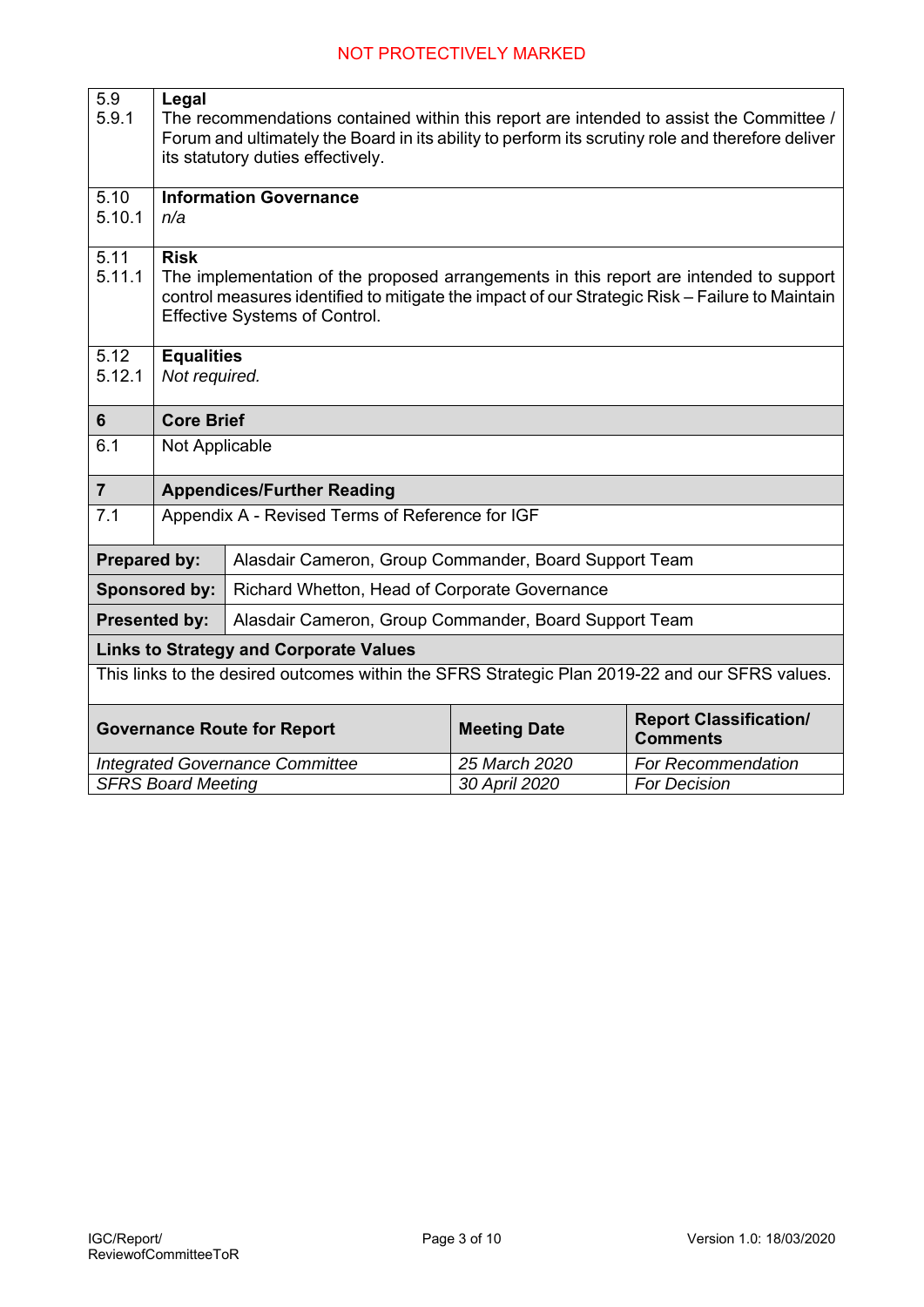**APPENDIX A** 

# **Working together** for a safer Scotland



# **SCOTTISH FIRE AND RESCUE SERVICE BOARD**

# **CORPORATE GOVERNANCE**

# **TERMS OF REFERENCE FOR THE INTEGRATED GOVERNANCE FORUM**

| <b>Original Author/Role</b>             | <b>GM Rab Middlemiss</b>             |
|-----------------------------------------|--------------------------------------|
| Date of Risk Assessment (if applicable) | N/A                                  |
| Date of Equality Impact Assessment      | 28 March 2018 (Under Review)         |
| Date of Impact Assessment (commenced)   | N/A                                  |
| Date of Impact Assessment (concluded)   | N/A                                  |
| Quality Control (name and date)         | Richard Whetton, Head of Corporate   |
|                                         | Governance - March 2020              |
| Authorised (name and date)              | Kirsty Darwent, Chair of the Board - |
|                                         | <b>March 2020</b>                    |
| Last reviewed/amended (name and date)   | GC Alasdair Cameron - March 2020     |
| Date for Next Review                    | March 2021                           |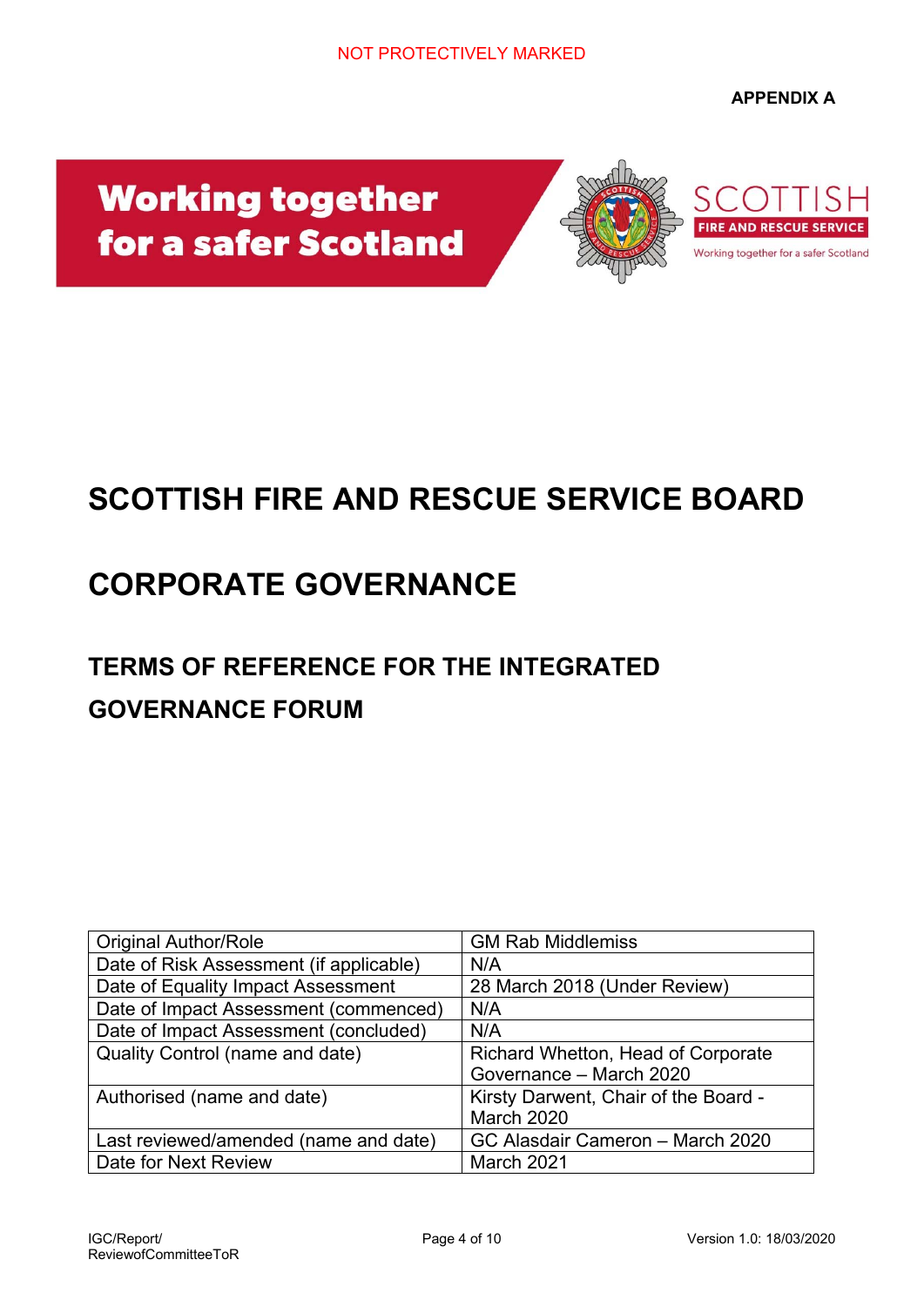

# **SCOTTISH FIRE AND RESCUE SERVICE BOARD**

# **CORPORATE GOVERNANCE**

**TERMS OF REFERENCE FOR THE INTEGRATED GOVERNANCE FORUM** 

- **1. INTRODUCTION**
- **2. MEMBERSHIP**
- **3. REPORTING**
- **4. RESPONSIBILITIES**
- **5. RIGHTS**
- **6. ACCESS**
- **7. MEETINGS**
- **8. RELATIONSHIP TO OTHER COMMITTEES**
- **9. INFORMATION REQUIREMENTS**

**APPENDIX 1 – FORUM MEMBERSHIP**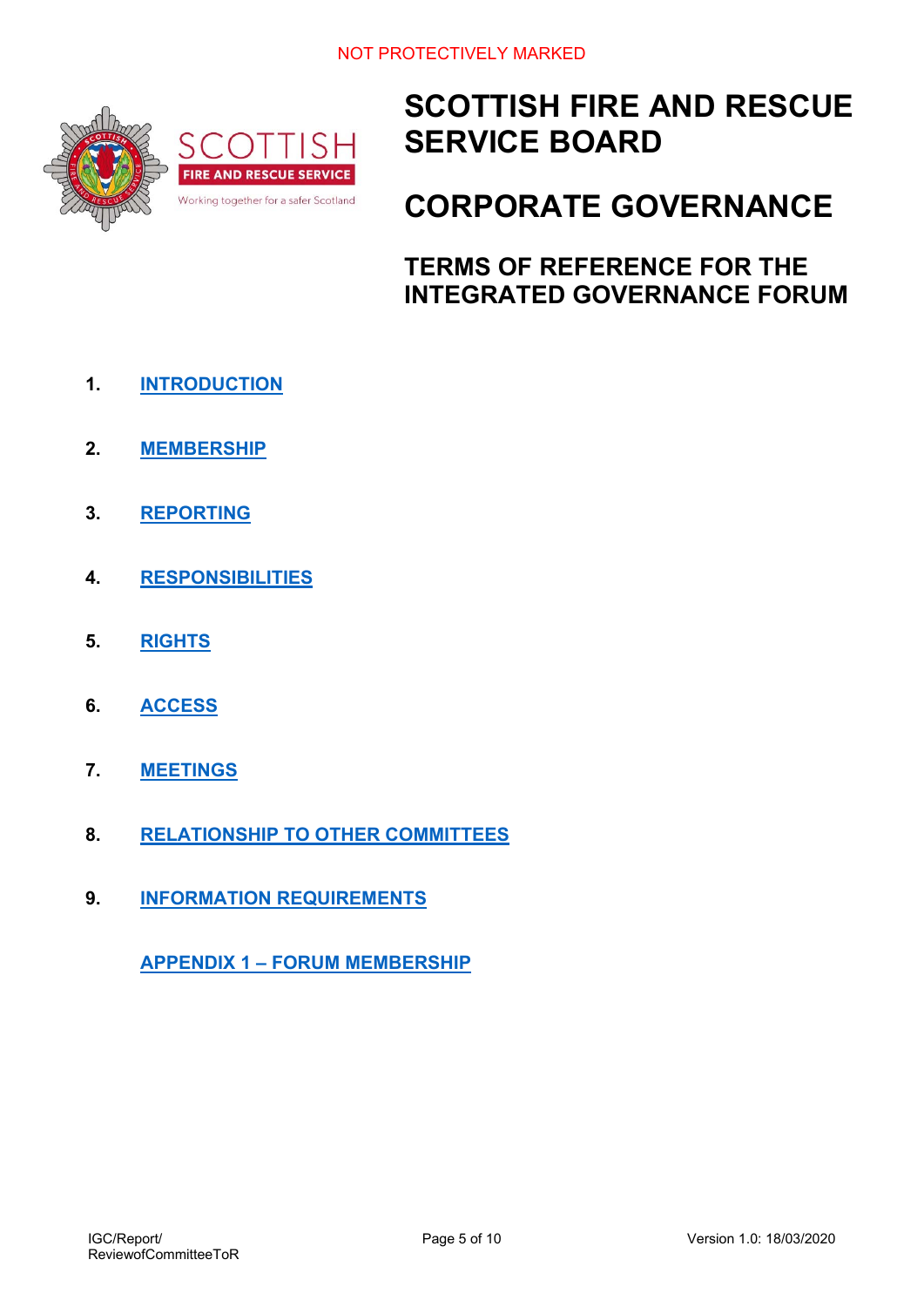## **1. INTRODUCTION**

- 1.1 The Scottish Fire and Rescue Service (SFRS) has established a Forum of the Board, known as the Integrated Governance Forum ("the Forum").
- 1.2 The overall purpose of the Forum is to provide assurance to the SFRS Board that issues identified in specific Governance Committees are discussed across the Board, thereby ensuring a joined up approach to corporate Governance.
- 1.3 Along with all staff, the Board and its Committees have a key part to play embedding and living 'Our Values', developed as a result of staff views on what they value most about working within SFRS. We all have a responsibility to ensure we continually promote them in everything we do.

## **2. MEMBERSHIP**

- 2.1 The Forum shall be established by the full SFRS Board and be composed of the Chair and Deputy Chair of the Board, together with the Chairs of all other Committees. The Chair of this Forum will be the Chair of the SFRS Board. The Forum will be supported by the Chief Officer and other members of SFRS staff, as appropriate to the agenda.
- 2.2 The Forum may invite representatives of related partner organisations, as appropriate, to Forum meetings to assist with the work of the Forum.
- 2.3 The composition and effectiveness of the Forum will be reviewed annually by the Board. A full list of the membership is detailed in Appendix 1.

## **3. REPORTING**

3.1 Minutes of the meetings of the Forum will be held by the Board Support Team and circulated to the Board for information. The Forum may submit special reports to the Board as required.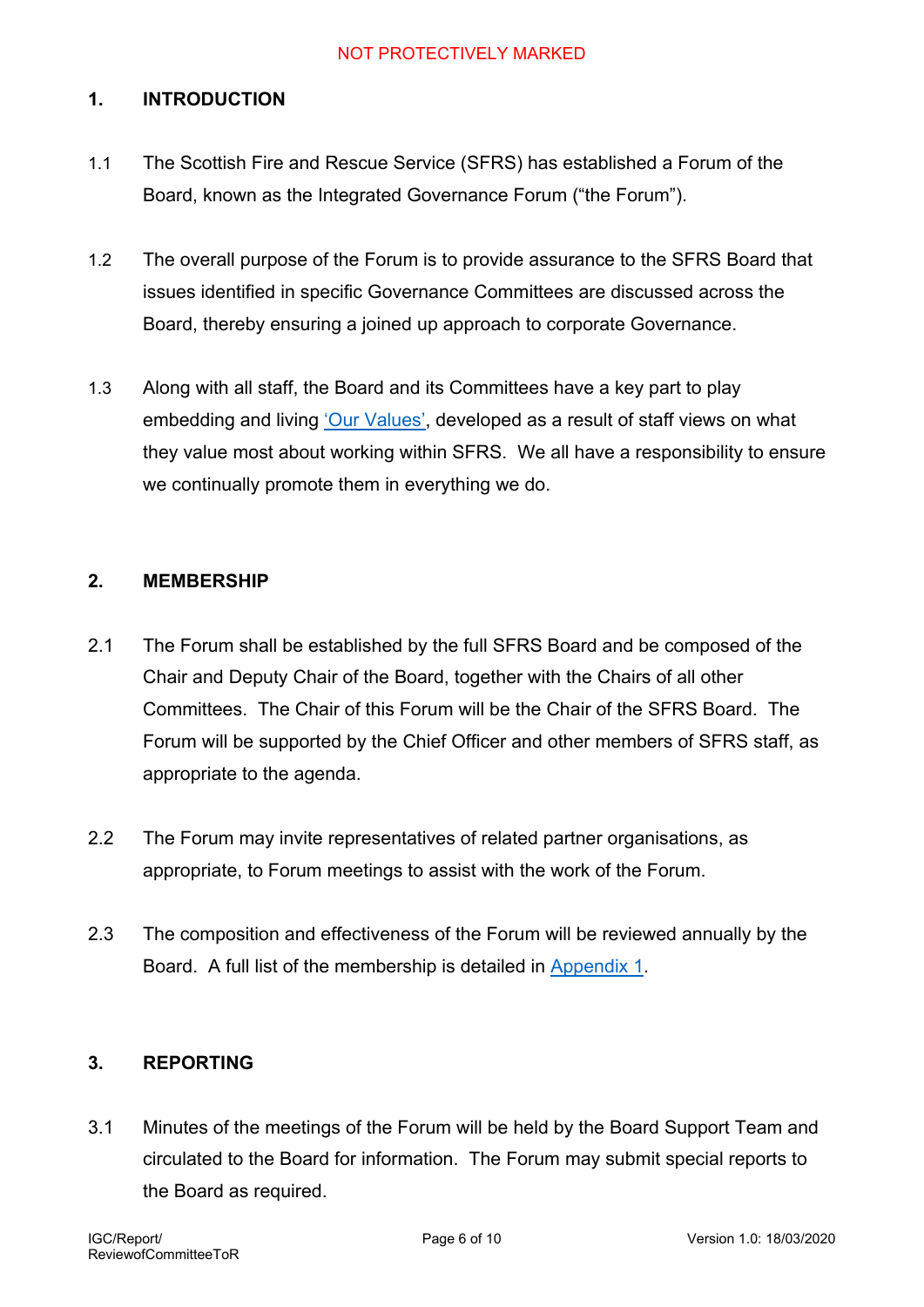## **4. RESPONSIBILITIES**

- 4.1 The Forum is responsible for ensuring an integrated approach across all standards of Governance within SFRS. Specifically, it will:
- Discuss, consider and co-ordinate both specific and common themes and/or issues relating to Governance and risk that have implications for the Board's Governance Committees;
- Take a forward and outward looking approach towards good Governance and best practice making recommendations to the Board;
- Review actions taken by the organisation on recommendations made by the Committees or the SFRS Board on all Governance matters, together with any recommendations made, for example, by Audit Scotland or Her Majesty's Fire Service Inspectorate (HMFSI);
- Assist by identifying which Committee is best placed to scrutinise external reports;
- Consider Scottish Government Public Body updates and any implications for the SFRS;
- Consider and scrutinise the SFRS compliance with relevant and any new legislation and performance against national standards with regard to Governance;
- Provide assurance to the SFRS Board on Governance issues that have application across the Service.
- 4.2 The areas of responsibility give the Forum scope to continually monitor and review Integrated Governance related matters as deemed necessary.
- 4.3 All Committees must endeavour to avoid duplication of work of other Committees by focusing on specific delegated areas of responsibility. Overall co-ordination of work will be overseen by the Integrated Governance Forum - Section 8.2.

## **5. RIGHTS**

5.1 The Forum is not authorised by the Board to make decisions.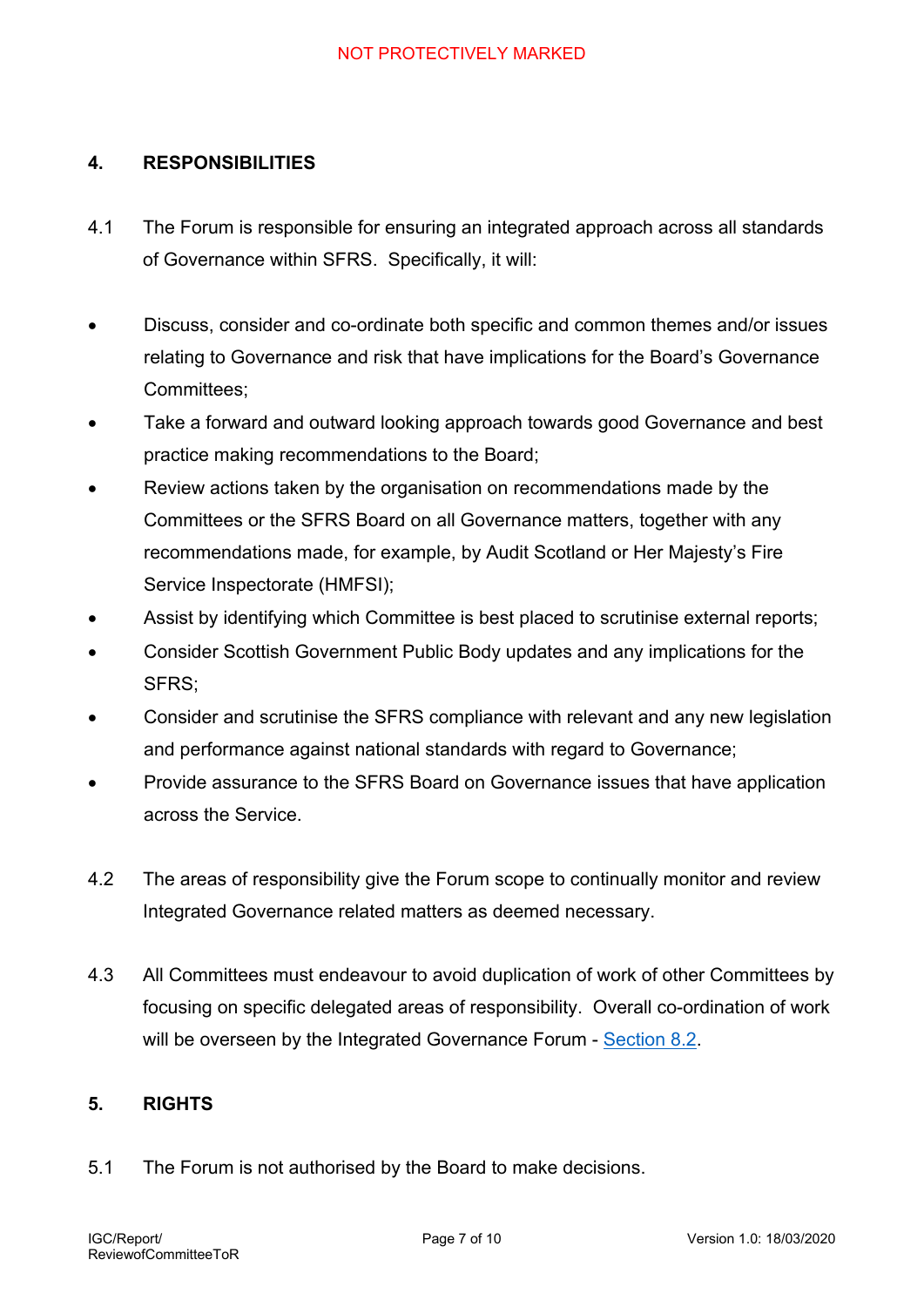## 5.2 The Forum may:

- Scrutinise the delegated areas of responsibility referred to in Section 4 above;
- Invite additional members for a limited period to provide specialist assistance. However, where there is associated expense, this must have prior approval from the Chair of the Board and Accountable Officer;
- Procure specialist advice at the expense of the organisation, subject to budgets agreed by the Chair of the Board and Accountable Officer;
- Approve previous Forum minutes at the next Forum meeting;
- Hold private workshop sessions as required for development purposes and to accommodate organisational input and support;

## **6. ACCESS**

6.1 Members of the Strategic Leadership Team, as required, will have free and confidential access to the Chair of the Forum.

#### **7. MEETINGS**

- 7.1 The procedures for meetings of the Forum are:
- To meet formally and in private at least on a six monthly basis, meetings however can be convened at the decision of the Chair at any time as required;
- Conduct all business, in line with the Standing Orders:
- A minimum of 3 Forum members will be present for the meetings to be deemed quorate;
- In the absence of the Chair, the Deputy Chair will assume the responsibilities of the Chair. In both their absence and in agreement with the remaining Forum members present any one member is authorised to assume the role of Chair for the duration of the meeting.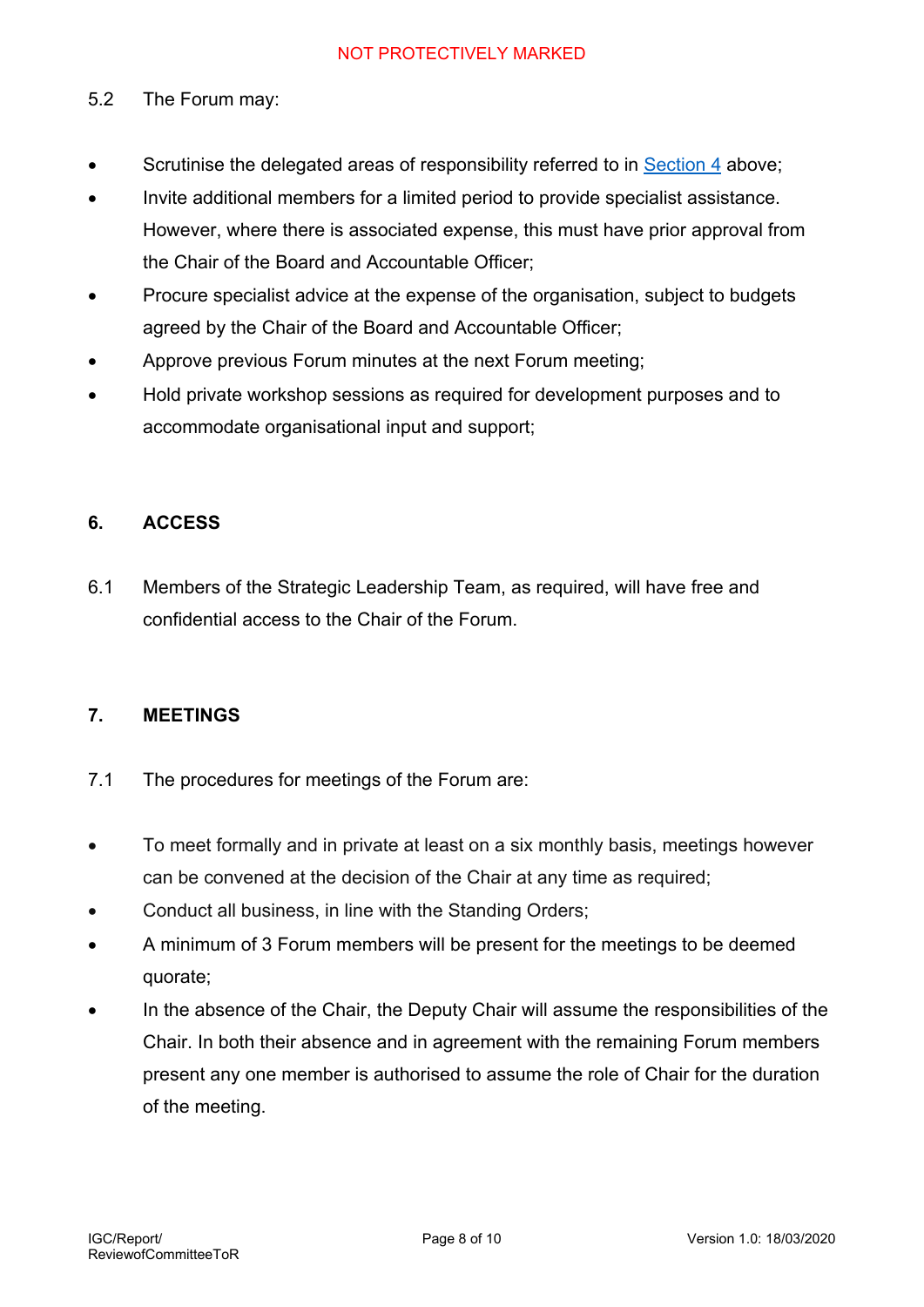## **8. RELATIONSHIP TO OTHER COMMITTEES**

- 8.1 The Integrated Governance Forum will have strategic relationships with all other Committees of the Board:
- Audit and Risk Assurance;
- Service Delivery;
- Transformation and Major Projects;
- Staff Governance; and
- Remuneration, Appointments and Nominations (Sub-Committee).
- 8.2 The Integrated Governance Forum will review and co-ordinate intended outcomes between Committees to prevent duplication and ensure alignment of business, while capturing any common themes across all Committees.

## **9. INFORMATION REQUIREMENTS**

9.1 All relevant documentation for the Forum must be provided as per the schedule for their meetings.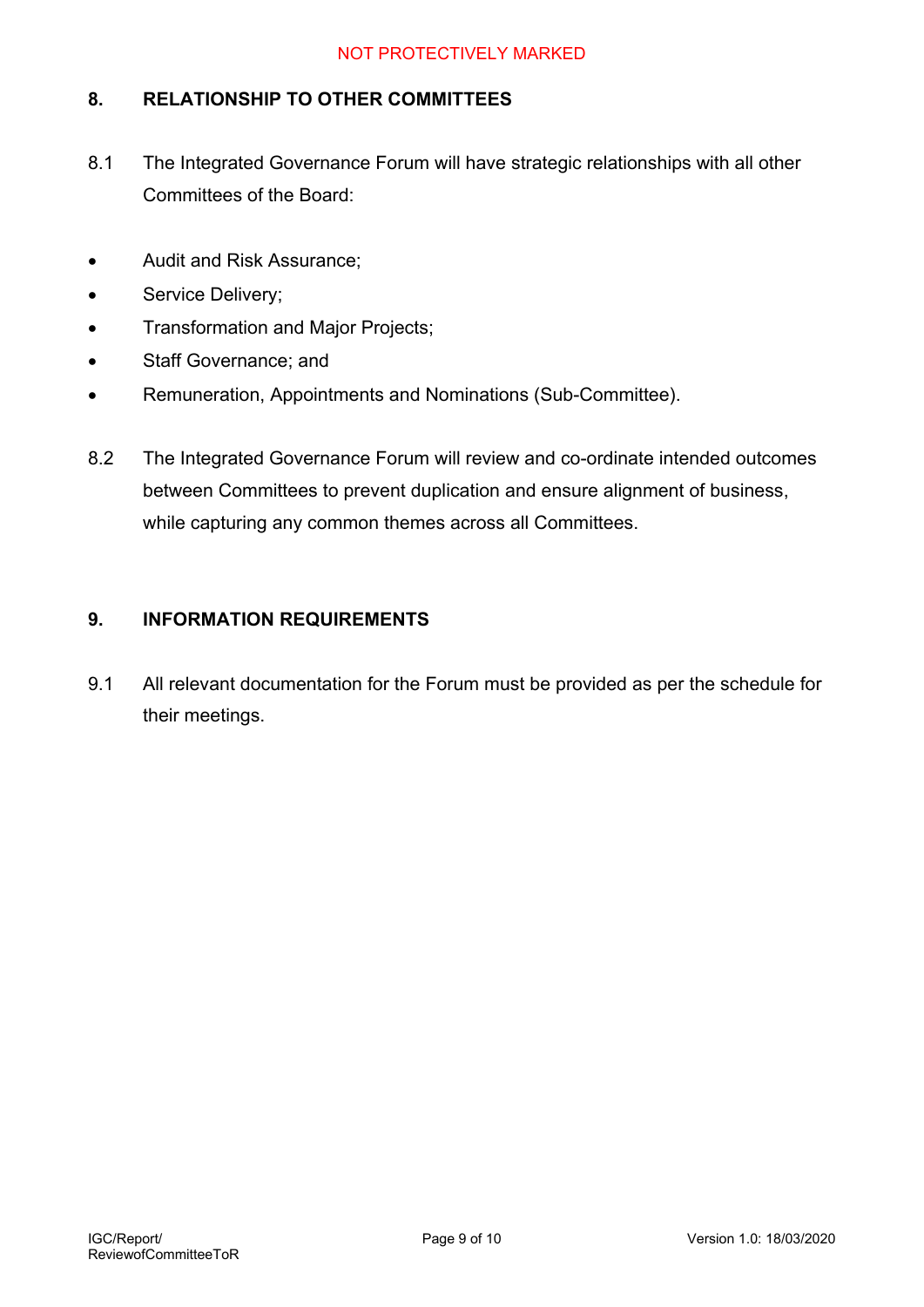### **APPENDIX 1 – FORUM MEMBERSHIP**

#### **Members**

- Chair of Board (Chair);
- Deputy Chair of Board;
- Chair of Audit and Risk Assurance Committee;
- Chair of Service Delivery Committee;
- Chair of Transformation and Major Projects Committee;
- Chair of Staff Governance Committee;
- Chair of Remuneration, Appointments and Nominations Sub-Committee.

#### **Others in attendance**

- Chief Officer or approved substitute;
- Head of Corporate Governance
- Board Support;
- Other representation, as appropriate and by invite.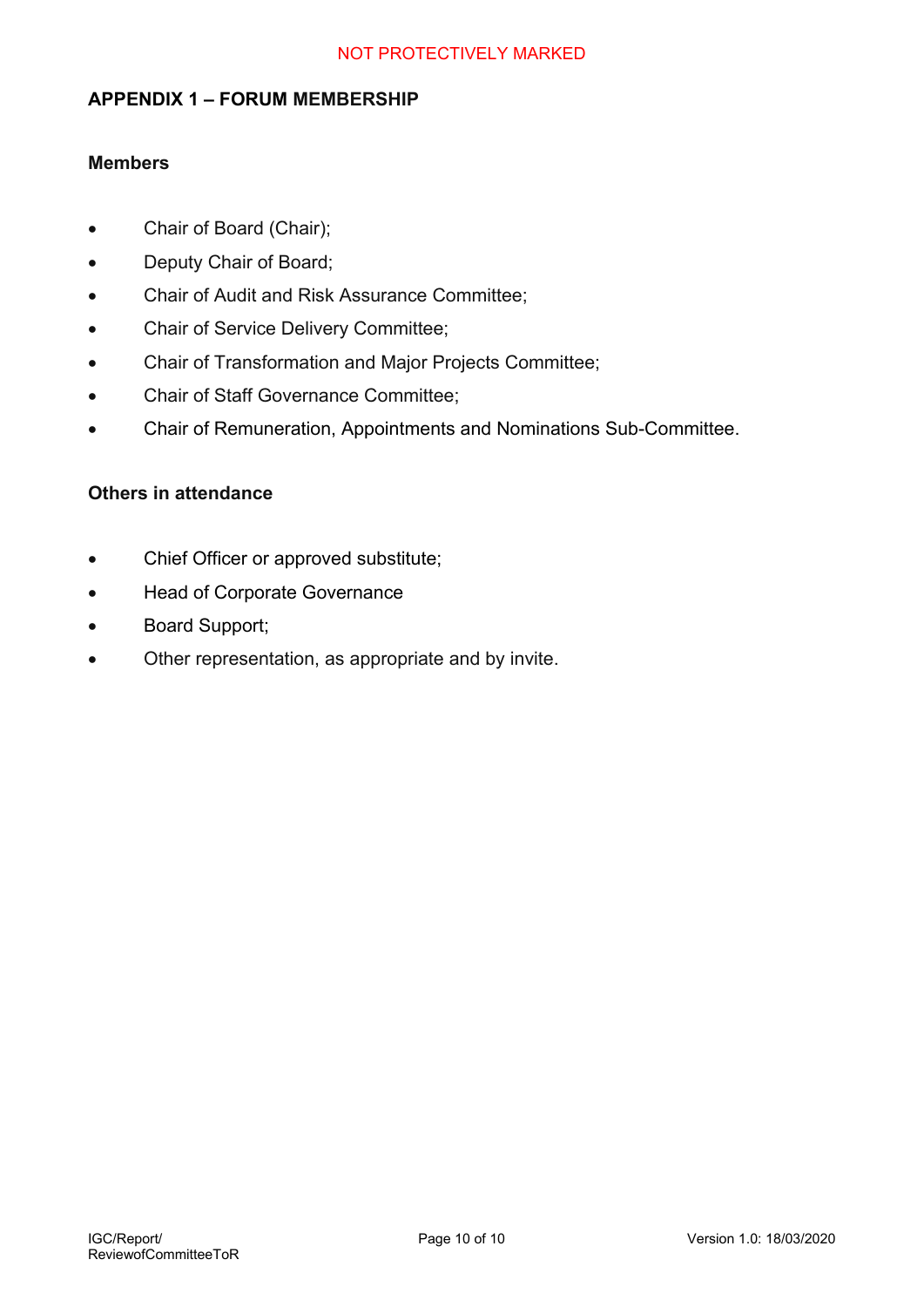# SCOTTISH FIRE AND RESCUE SERVICE





## **Report No: C/IGC/04-20**

**Agenda Item: 12**

| <b>Report to:</b>                       |                                                                                                                                                                                                                                                                                                                                           | <b>INTEGRATED GOVERNANCE COMMITTEE</b>                                                                                                                                                                                  |                                                                                                                                                    |              |                |              |   |   |                |
|-----------------------------------------|-------------------------------------------------------------------------------------------------------------------------------------------------------------------------------------------------------------------------------------------------------------------------------------------------------------------------------------------|-------------------------------------------------------------------------------------------------------------------------------------------------------------------------------------------------------------------------|----------------------------------------------------------------------------------------------------------------------------------------------------|--------------|----------------|--------------|---|---|----------------|
| <b>Meeting Date:</b>                    |                                                                                                                                                                                                                                                                                                                                           | <b>25 MARCH 2020</b>                                                                                                                                                                                                    |                                                                                                                                                    |              |                |              |   |   |                |
| <b>Report Title:</b>                    |                                                                                                                                                                                                                                                                                                                                           | <b>ANNUAL VALUE ADDED STATEMENT 2019/20</b>                                                                                                                                                                             |                                                                                                                                                    |              |                |              |   |   |                |
| <b>Report</b><br><b>Classification:</b> |                                                                                                                                                                                                                                                                                                                                           | <b>For Noting</b>                                                                                                                                                                                                       | <b>Board/Committee Meetings ONLY</b><br>For Reports to be held in Private<br>Specify rationale below referring to<br><b>Board Standing Order 9</b> |              |                |              |   |   |                |
|                                         |                                                                                                                                                                                                                                                                                                                                           |                                                                                                                                                                                                                         | <u>A</u>                                                                                                                                           | $\mathbf{B}$ | $\overline{C}$ | $\mathbf{D}$ | Ε | E | $\overline{G}$ |
| $\mathbf{1}$                            | <b>Purpose</b>                                                                                                                                                                                                                                                                                                                            |                                                                                                                                                                                                                         |                                                                                                                                                    |              |                |              |   |   |                |
| 1.1                                     |                                                                                                                                                                                                                                                                                                                                           | The purpose of this report is to present the Integrated Governance Committee (IGC)<br>Annual Value Added Statement 2019/20, outlining evidence of how the Committee<br>supports the effective functioning of the Board. |                                                                                                                                                    |              |                |              |   |   |                |
| $\overline{2}$                          | <b>Background</b>                                                                                                                                                                                                                                                                                                                         |                                                                                                                                                                                                                         |                                                                                                                                                    |              |                |              |   |   |                |
| 2.1                                     | The Annual Value Added Statement was introduced to support the Board's overall<br>approach to reviewing the effectiveness of its Committee operating structure and further<br>to this feeds into the Annual Governance Statement.                                                                                                         |                                                                                                                                                                                                                         |                                                                                                                                                    |              |                |              |   |   |                |
| $3\phantom{a}$                          |                                                                                                                                                                                                                                                                                                                                           | <b>Main Report/Detail</b>                                                                                                                                                                                               |                                                                                                                                                    |              |                |              |   |   |                |
| 3.1                                     | A paper outlining the arrangements for reviewing the effectiveness of the Board and its<br>Committees was approved at its meeting on 27 June 2019. This Value Added Statement<br>will be appended to the subsequent paper which reports to the Integrated Governance<br>Committee and Board on these arrangements as supporting evidence. |                                                                                                                                                                                                                         |                                                                                                                                                    |              |                |              |   |   |                |
| $\overline{\mathbf{4}}$                 |                                                                                                                                                                                                                                                                                                                                           | <b>Recommendation</b>                                                                                                                                                                                                   |                                                                                                                                                    |              |                |              |   |   |                |
| 4.1                                     | The Committee is requested to note the contents of the Annual Value Added Statement<br>2019/20 as set out in Appendix A and provide feedback as necessary.                                                                                                                                                                                |                                                                                                                                                                                                                         |                                                                                                                                                    |              |                |              |   |   |                |
| 5                                       |                                                                                                                                                                                                                                                                                                                                           | <b>Key Strategic Implications</b>                                                                                                                                                                                       |                                                                                                                                                    |              |                |              |   |   |                |
| 5.1<br>5.1.1                            | <b>Financial</b><br>Not applicable.                                                                                                                                                                                                                                                                                                       |                                                                                                                                                                                                                         |                                                                                                                                                    |              |                |              |   |   |                |
| 5.2<br>5.2.1                            | <b>Environmental &amp; Sustainability</b><br>Not applicable.                                                                                                                                                                                                                                                                              |                                                                                                                                                                                                                         |                                                                                                                                                    |              |                |              |   |   |                |
| 5.3<br>5.3.1                            | <b>Workforce</b><br>The IGC review matters that relate to the SFRS workforce cross Committee.                                                                                                                                                                                                                                             |                                                                                                                                                                                                                         |                                                                                                                                                    |              |                |              |   |   |                |
| 5.4<br>5.4.1                            |                                                                                                                                                                                                                                                                                                                                           | <b>Health &amp; Safety</b><br>This report highlights the importance of an integrated approach towards improving the<br>Health Safety and Wellbeing of all staff.                                                        |                                                                                                                                                    |              |                |              |   |   |                |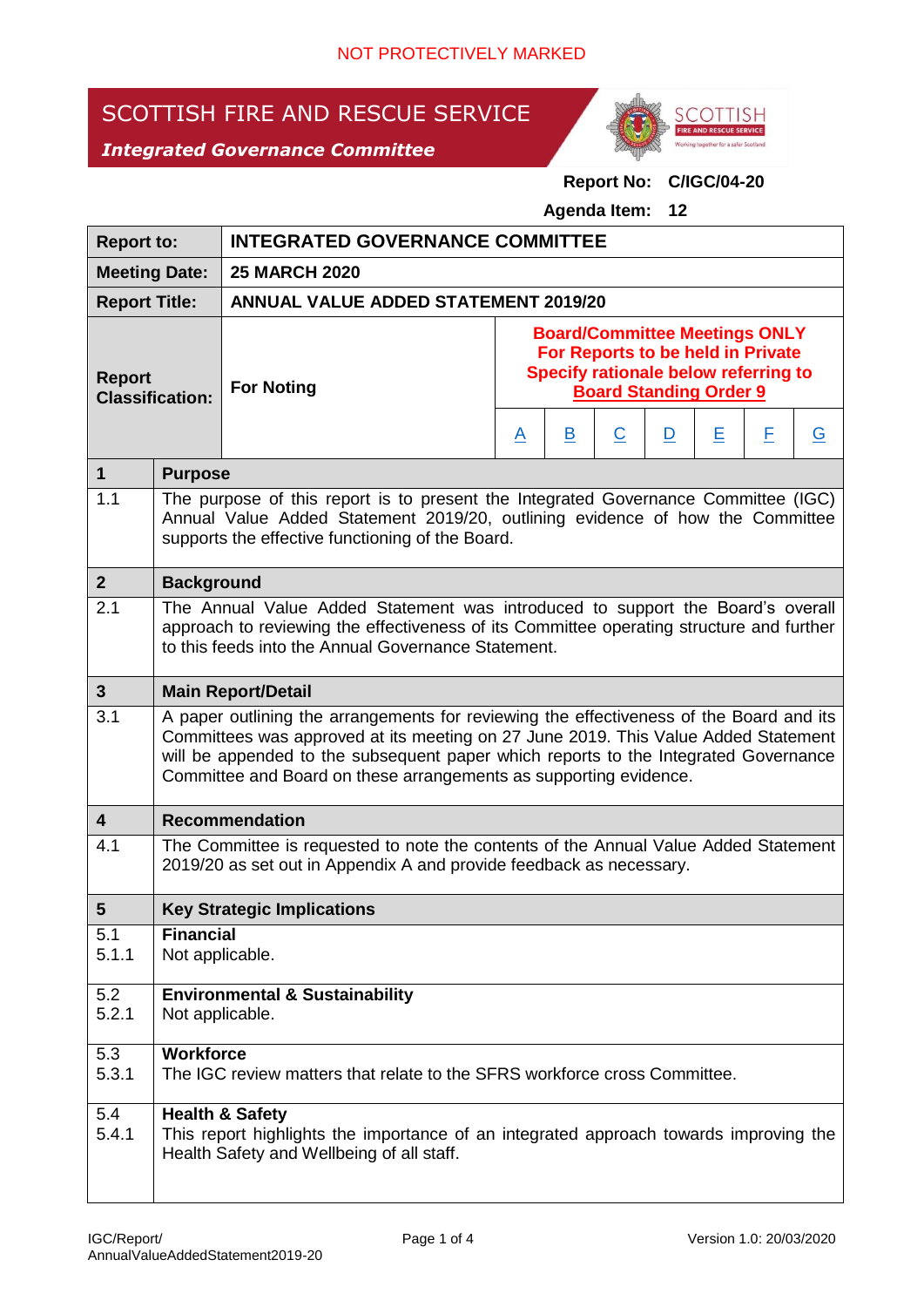| 5.5<br>5.5.1                           | <b>Training</b><br>Not applicable.                                                                                                                                                                                                                        |                                                          |                     |                                                                      |  |  |  |  |
|----------------------------------------|-----------------------------------------------------------------------------------------------------------------------------------------------------------------------------------------------------------------------------------------------------------|----------------------------------------------------------|---------------------|----------------------------------------------------------------------|--|--|--|--|
|                                        |                                                                                                                                                                                                                                                           |                                                          |                     |                                                                      |  |  |  |  |
| 5.6<br>5.6.1                           | <b>Timing</b><br>This report will support the SFRS Annual Governance Statement which will be presented<br>to the Board as a part of the Annual Report and Audited Accounts for 2018/19.                                                                   |                                                          |                     |                                                                      |  |  |  |  |
| 5.7<br>5.7.1                           | <b>Performance</b><br>Information contained within this report deems that there are no significant gaps in the<br>performance of the IGC and its approach to scrutinising the monitoring and reporting<br>arrangements of the SFRS across its Committees. |                                                          |                     |                                                                      |  |  |  |  |
| 5.8<br>5.8.1                           | <b>Communications &amp; Engagement</b><br>This report provides an opportunity for IGC members to review the contents and provide<br>feedback on the arrangements for reviewing the effectiveness of the Board and its<br>Committees.                      |                                                          |                     |                                                                      |  |  |  |  |
| 5.9<br>5.9.1                           | Legal<br>Production of this report is consistent with Scottish Fire and Rescue Service (SFRS)<br>Committee arrangements and generally accepted principles of good corporate<br>governance.                                                                |                                                          |                     |                                                                      |  |  |  |  |
| 5.10<br>5.10.1                         | <b>Information Governance</b><br>No DPIA is required for this paper.                                                                                                                                                                                      |                                                          |                     |                                                                      |  |  |  |  |
| 5.11<br>5.11.1                         | <b>Risk</b><br>The IGC is aware that the success of any organisation is critically related to the<br>commitment and skill of its approach to risk and the importance of this remaining a focus<br>for the organisation moving forward.                    |                                                          |                     |                                                                      |  |  |  |  |
| 5.12<br>5.12.1                         | <b>Equalities</b><br>The existing Equality Impact Assessment - Board Operating Arrangements, is under<br>review and there are no issues arising from the matters raised within this report at this<br>time.                                               |                                                          |                     |                                                                      |  |  |  |  |
| 6                                      | <b>Core Brief</b>                                                                                                                                                                                                                                         |                                                          |                     |                                                                      |  |  |  |  |
| 6.1                                    | Not Applicable.                                                                                                                                                                                                                                           |                                                          |                     |                                                                      |  |  |  |  |
| $\overline{7}$                         |                                                                                                                                                                                                                                                           | <b>Appendices/Further Reading</b>                        |                     |                                                                      |  |  |  |  |
| 7.1                                    |                                                                                                                                                                                                                                                           | Appendix A - IGC Annual Value Added Statement 2019/20    |                     |                                                                      |  |  |  |  |
| <b>Prepared by:</b>                    |                                                                                                                                                                                                                                                           | Alasdair Cameron, Group Commander, Board Support Manager |                     |                                                                      |  |  |  |  |
|                                        | <b>Sponsored by:</b>                                                                                                                                                                                                                                      |                                                          |                     | Dr Kirsty Darwent, Chair of the SFRS Integrated Governance Committee |  |  |  |  |
|                                        | <b>Presented by:</b><br>Dr Kirsty Darwent, Chair of the SFRS Integrated Governance Committee                                                                                                                                                              |                                                          |                     |                                                                      |  |  |  |  |
|                                        |                                                                                                                                                                                                                                                           | <b>Links to Strategy and Corporate Values</b>            |                     |                                                                      |  |  |  |  |
|                                        | This links to SFRS Strategic Plan 2019-22.                                                                                                                                                                                                                |                                                          |                     |                                                                      |  |  |  |  |
|                                        |                                                                                                                                                                                                                                                           | <b>Governance Route for Report</b>                       | <b>Meeting Date</b> | <b>Report Classification/</b><br><b>Comments</b>                     |  |  |  |  |
| <b>Integrated Governance Committee</b> |                                                                                                                                                                                                                                                           |                                                          | 25 March 2020       | For Noting                                                           |  |  |  |  |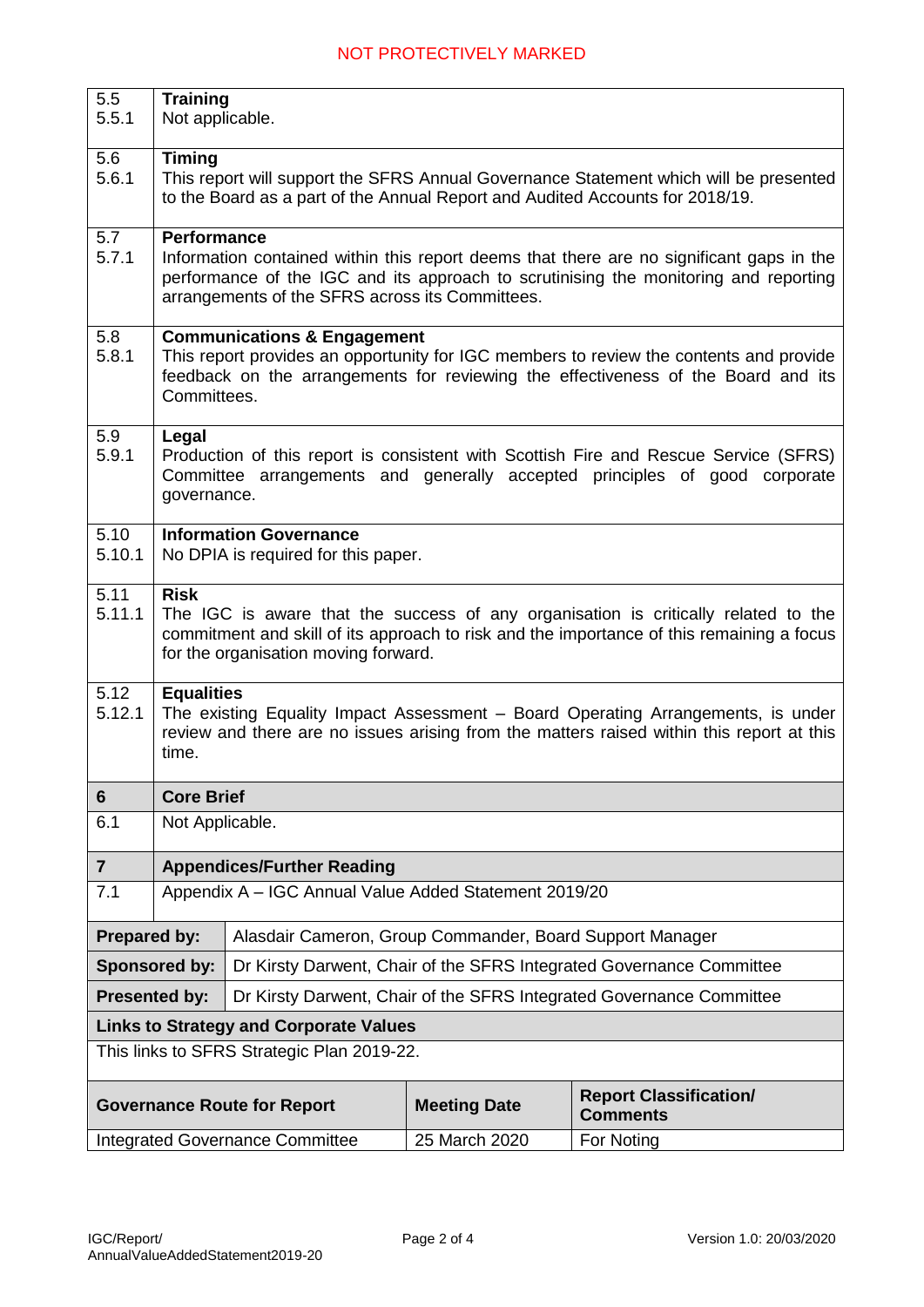**APPENDIX A**



## **Integrated Governance Committee**

## **Annual Value Added Statement**

## **2019/20**

#### **1 Purpose**

The purpose of this statement is to give an overview of the added value of the Integrated Governance Committee (IGC) over the period April 2019 – March 2020, in its role as a Committee supporting the work of the SFRS Board. The statement forms part of the annual review of effectiveness of the Board and its Committees, and is incorporated into the Service's Annual Governance Statement.

#### **2 Background**

Following a review of the effectiveness of the Board and its Committee in June 2018 this subsequently resulted in the Board agreeing that the IGC, that was formally established as a 'Group' in June 2017, would become a standing Committee of the Board on 4 October 2018. Its overall purpose continues to be providing assurance to the SFRS Board on any themed Governance matters or areas of cross over within Committees. This Committee ensures these are discussed collectively and in more detail with each respective Chair, thereby providing a platform to help ensure a joined-up approach to our Corporate Governance.

#### **3 Summary of the Committee's Work during 2019/20**

During this reporting period, the Committee formally convened on 4 occasions and sought to ensure joined up Corporate Governance, reducing duplication across all Committees of the Board.

The Chair of the Committee reports directly to the Board at Board meetings with a verbal update report on Committee business.

Highlights of the work during the review period 2019/20 included:

• *Common Themes* **and** *Areas of Overlap* - highlighted are good examples of Transformation and Major Projects Committee (TMPC) and Staff Governance Committee (SGC) linking together in relation to closing off the Standardisation of Uniformed T&Cs Project. Similar overlapping situations with the TED review were also raised during this period. Assurances were sought and given by the Chief. The Committee also recognised and highlighted how vital and essential ICT systems were for important projects, noting that no specific Committee looked at corporate services such as finance, procurement, estates, specifically. This discussion helped clarify that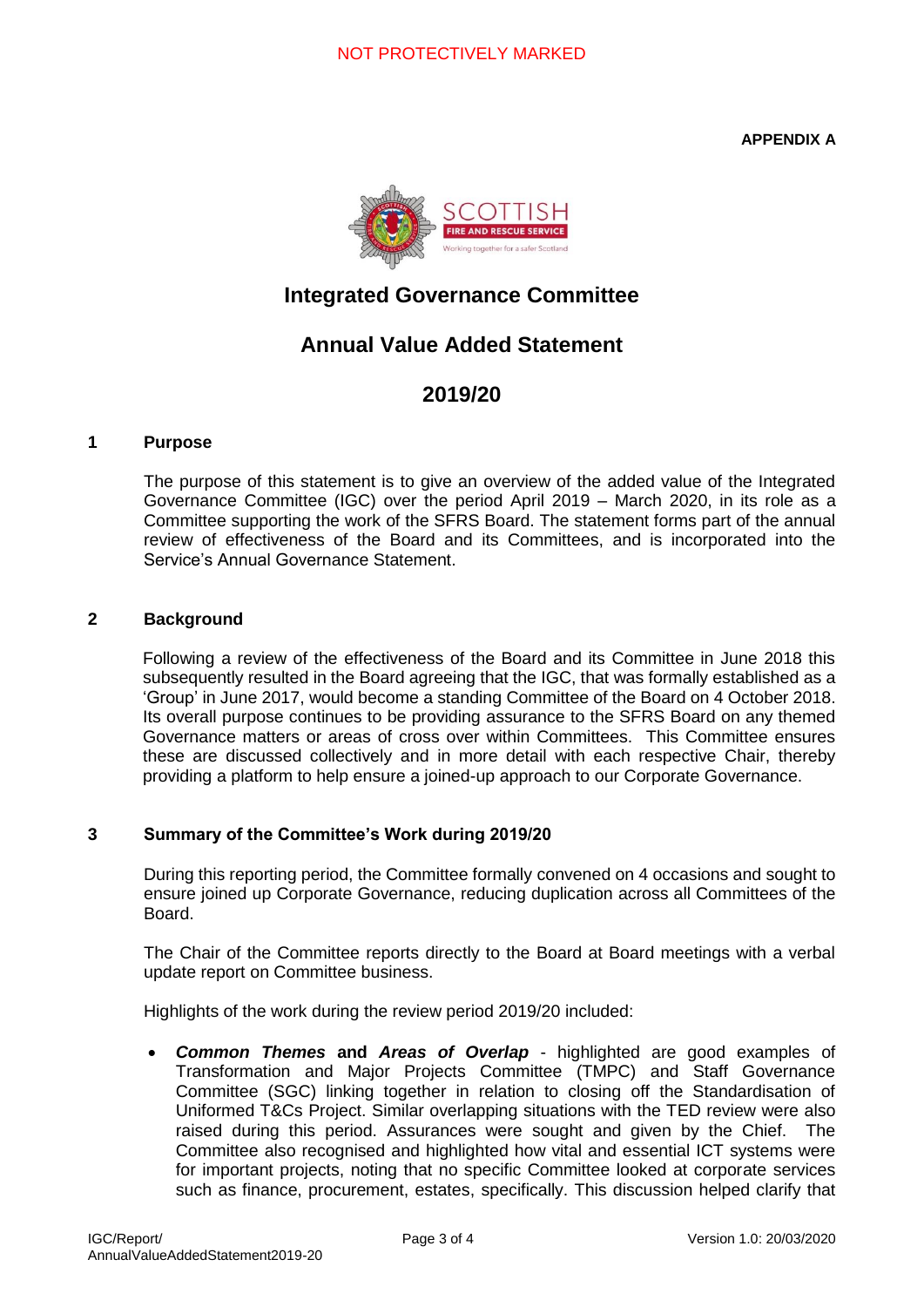further scrutiny on certain issues may be required, however were assured that this area will be considered as part of the annual governance review process.

- *Performance Monitoring* The Committee considered related objectives within the extended Annual Operating Plan (AOP) and raised the question of how strategic performance was scrutinised and how other Committee's referred to the AOP.
- **HMFSI** Members sought clarification around the governance route in recognition of the recommendation as a result of the inspections to ensure the necessary processes were in place. They were assured by the Executive robust governance processes are in place, however advised that a comprehensive review was currently being undertaken assessing the level of internal scrutiny on the recommendations to ensure continuous improvement.
- *Committee Workshops* Providing the Committees with an opportunity to review their purpose, responsibilities and general business, alongside their Terms of Reference and for IGC to reflect on the value each Committee brings. It was felt the IGC overseeing this provides the platform needed, however with the improvement and processes now in place to ensure joined up Corporate Governance would be better suited to a 'Forum' moving forward into 2020/21 as opposed to a formal standing Committee of the Board.

In summary, the examples set-out above demonstrate the benefit of having the Chairs of the Committee meet formally to ensure a joined-up approach to Corporate Governance and ensure continuous improvement across the Service.

#### **4 Future Work Priorities of the Committee**

- Following on from a review of the Committee's Terms of Reference in January at the annual governance workshop, it was agreed that the Committee would continue to focus on joined up Governance and common themes as the benefits were clear to see.
- Once formally presented to the Board on 30 April 2020, if approved to become an 'Intergrated Governance Forum' this will continue to provide assurance to the SFRS Board on any themed Governance and areas of cross over for all Committees, ensuring these are appropriately considered to a greater level of detail, with each respective Chair, than would be possible at meetings of the Board. This will continue to provide a suitable platform to help ensure a joined-up approach to Corporate Governance.

#### **5 Actions to Improve the Governance Arrangements**

In order to exercise continual quality improvement of business and increase knowledge and understanding of members, it is intended to:

- As stated, put forward as part of the annual governance review of the IGC Terms of Reference a proposal that this no longer be a Standing Committee of the Board, however continue to exist as a 'Forum' thereby ensuring a continued joined-up approach to our Corporate Governance arrangements.
- Have the ability to meet privately in order to debrief any issues of administration, presentation or governance following any meeting of the Committees identifying any common themes that may need addressed and highlighted to the Board.
- For the Chairs to regularly engage with relevant Directors to ensure high-quality input and alignment to Terms of References.
- Discuss matters as necessary that are reported by Committee Chairs and establish the most appropriate course of action.

#### **Dr Kirsty Darwent Chair Integrated Governance Committee March 2020**